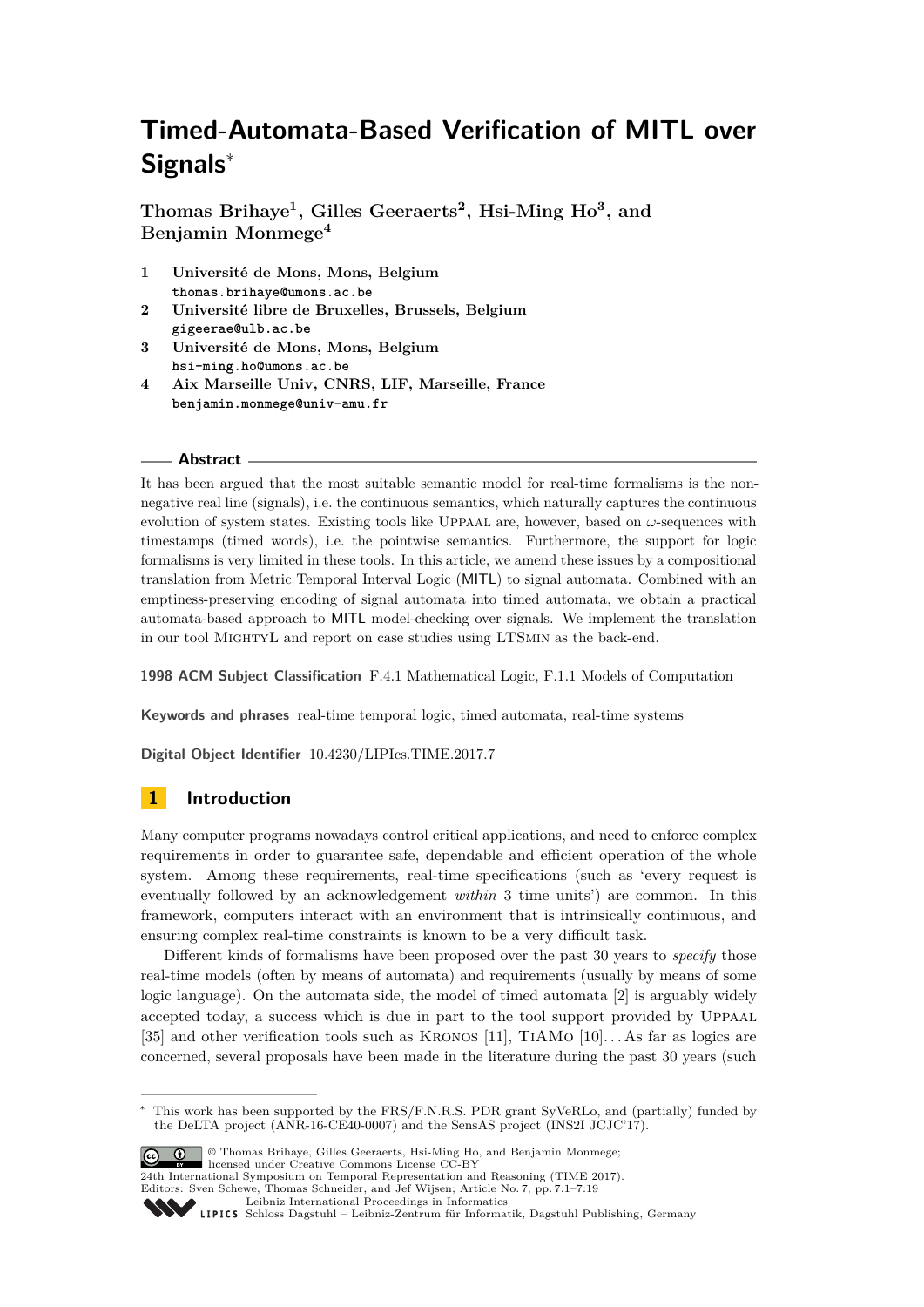as MTL [\[33\]](#page-16-0), TPTL  $[6]$ , TCTL  $[1]$ ...) but the recent research seems to focus mainly on MTL, for theoretical reasons (we think here of the works of Ouaknine and Worrell on the decidability of MTL [\[38\]](#page-17-1)); and on MITL [\[3\]](#page-15-5) for more practical motivations [\[36,](#page-17-2) [12,](#page-15-6) [31,](#page-16-1) [13,](#page-15-7) [15,](#page-16-2) [9\]](#page-15-8).

Indeed, since its introduction in 1996, MITL has been advocated as a good '*trade-off between realistic modelling of time and feasible verification of timing properties*' [\[3\]](#page-15-5). MITL is at the same time a real-time extension of LTL, the most widely accepted logic in the non-real-time case; and a restriction of MTL, whose expressive power makes it undecidable in most practical cases [\[5,](#page-15-9) [38\]](#page-17-1). Unfortunately, tool support for MITL is still lacking today, albeit MITL's clear practical interest (and indeed, the need for such tool support is repeatedly emphasised in several papers [\[3,](#page-15-5) [36,](#page-17-2) [9\]](#page-15-8)). Uppaal, the most prominent real-time model checker, supports only a restricted subset of TCTL; and the alternatives are either not publicly available, or too restricted, or too experimental (see the *related work* hereinafter for a more comprehensive picture). We believe this is due to the relative lack of maturity of automata-based support for MITL, at least when compared with LTL.

Another point of debate in the community is the choice of the semantics for real-time models. The two different options are known as the *pointwise* and *continuous* semantics. In the pointwise semantics, executions of the system are timed words, i.e. sequences of pairs (timestamp, system state). That is, the system's states can only be observed at selected timestamps (which are non-negative real values). In the continuous semantics, executions are *signals*, i.e. sequences of contiguous intervals during which the state of the system does not change and can be continuously observed. While the pointwise semantics is the most common today (probably due to the success of timed automata which have initially been defined in this framework), it has been argued [\[7,](#page-15-10) [29\]](#page-16-3) that the continuous semantics models time more faithfully, and it is indeed adopted in many works about control of hybrid systems [\[41\]](#page-17-3), synthetic biology [\[8\]](#page-15-11), etc. Apart from these practical considerations, the difference between these two semantics matters as it changes the expressive power of the logic.<sup>[1](#page-1-0)</sup> For example, the following formula (which requires  $p$  to hold exactly in  $[0, a]$  for some  $a \geq 0$ ) is satisfiable in the continuous semantics only:  $p \wedge \mathbf{F}(\neg p) \wedge \mathbf{G}(\neg p \Rightarrow \mathbf{G}(\neg p)) \wedge \neg (p \mathbf{U}(\neg p)).$ 

**Contribution.** In order to remedy the lack of comprehensive tool support for MITL in the *pointwise* semantics, we have recently introduced MIGHTYL [\[14\]](#page-15-12), an efficient tool that turns MITL formulae into a network of timed automata (expressed in the UPPAAL language) accepting the same language. These timed automata can then be used to perform satisfiabilty or model-checking, using off-the-shelf model checkers such as Uppaal or LTSMin. The central point of the efficiency of our construction is its *compositional* feature: we output a network of timed automata (one per subformula) instead of a single, monolithic, one. In the present work, we extend this line of research to the realm of *continuous semantics* by revisiting the compositional translation of MITL into *signal automata* (i.e. automata akin to timed automata, but that accept signals instead of timed words).

More precisely, we introduce, in Section [3,](#page-5-0) a compositional translation that turns an MITL formula  $\varphi$  into a network of signal automata  $\mathcal{C}_{init} \times \prod_{\chi} \mathcal{C}_{\chi}$ , one for each subformula  $\chi$ in  $\varphi$ , plus an extra signal automaton  $\mathcal{C}_{init}$  (extending the ideas of our previous work [\[14\]](#page-15-12) to the continuous setting). However, as is, this translation would not allow us to rely on the currently available tools for timed systems since most of them (and in particular, Uppaal) rely on the pointwise semantics. So, in Section [4,](#page-10-0) we present an emptiness-preserving and compositional transformation from signal automata to timed automata (see Theorem [11\)](#page-12-0).

<span id="page-1-0"></span> $1$  As for MTL, for instance, which becomes decidable on finite words in the pointwise semantics [\[38\]](#page-17-1).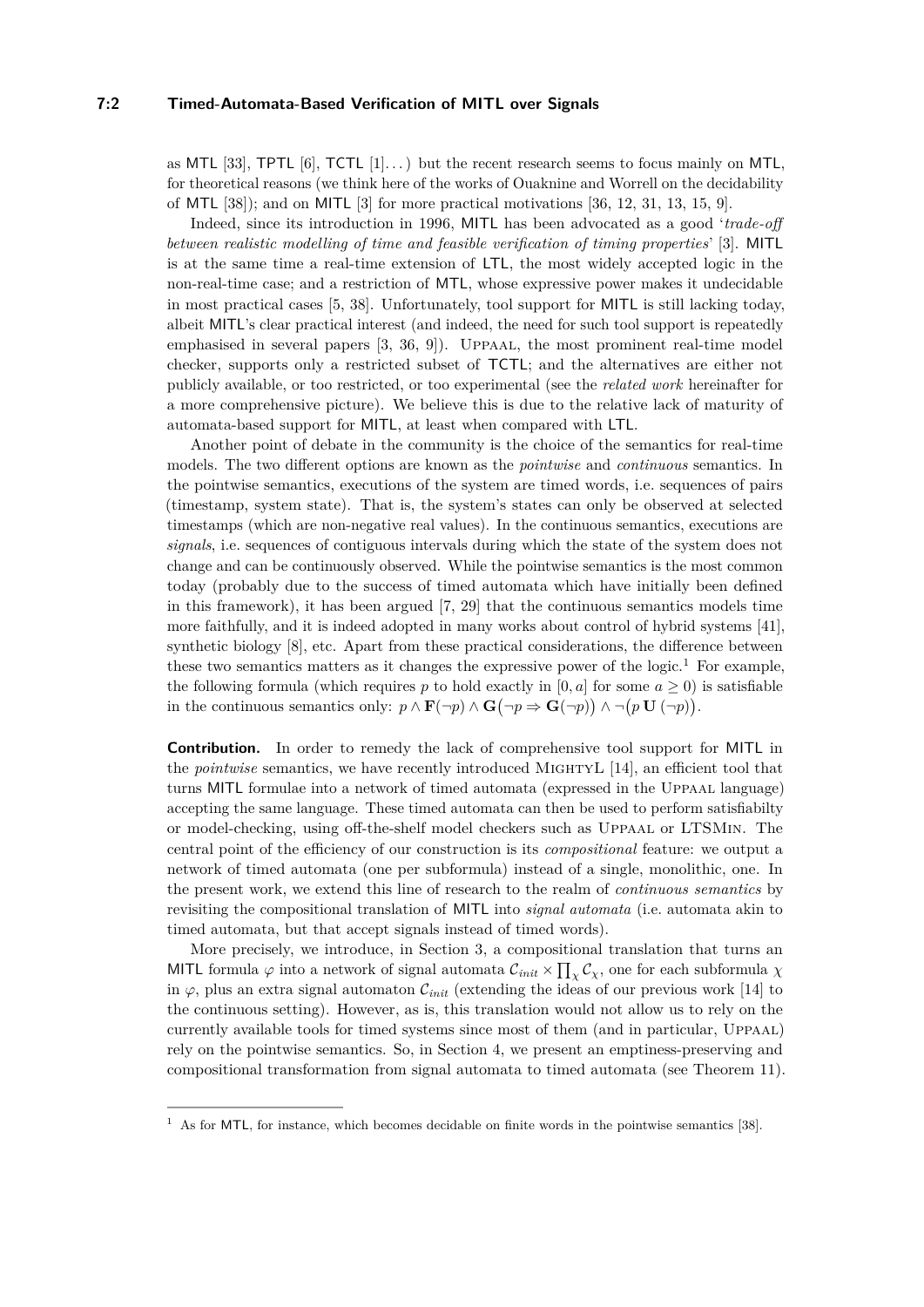Concretely, given a signal automaton A modelling a system, and a property  $\varphi$  to be checked on A, we can perform model-checking by: (i) $\pm$  building the network of signal automata  $\mathcal{C}_{init} \times \prod_{\chi} \mathcal{C}_{\chi}$  from  $\neg \varphi$  using the procedure of Section [3;](#page-5-0) (ii) translating, using the techniques of Section [4,](#page-10-0) A,  $\mathcal{C}_{init}$  and all  $\mathcal{C}_{\chi}$  into corresponding *timed* automata  $\mathcal{B}^{\mathcal{A}}, \mathcal{B}_{init}$  and  $\mathcal{B}_{\chi}$  (for all subformulae  $\chi$ ) respectively; and (iii) checking (using a model-checker for timed automata) whether the language  $\mathcal{B}^{\mathcal{A}} \times \mathcal{B}_{init} \times \prod_{\chi} \mathcal{B}_{\chi}$  is empty. If this is the case, then our translation ensures that the language of  $A \times C_{init} \times \prod_{\chi} C_{\chi}$  is empty, which in turn holds if and only if  $\mathcal{A} \models \varphi$ , by construction. We have implemented this approach as an extension of MIGHTYL and report on experiments in Section [5.](#page-12-1) The preliminary results are very encouraging, as our approach compares well or outperforms previous approaches from the literature.

**Related work.** The most similar work to ours is [\[32\]](#page-16-4) where the authors propose a compositional translation from MITL with past operators [\[4\]](#page-15-13) to signal automata. The translation works by rewriting the input formula into one with only past operators using projections [\[21\]](#page-16-5). Each past subformula can then be handled by a simple component, and the resulting automaton is obtained by synchronising the components via newly introduced propositions. An advantage of this approach is that it directly supports past operators. Unfortunately, the rewriting step does not work for unbounded future operators; this severely limits the applicability of the translation (for example, the liveness property **GF***p* cannot be expressed in the bounded-future fragment). Also, as far as we know, it has never been implemented. By contrast, while our translation deals only with future MITL, one may use projections to remove past operators from the input formula.

Compositional translations that support unbounded future operators also exist in the literature [\[36,](#page-17-2) [37,](#page-17-4) [20\]](#page-16-6). One difference of these with our translation is that they are formulated in terms of non-standard models such as *timed signal transducers* or *hierarchical timed automata*. This deviation from the more common models, we believe, has contributed to the lack of implementation of these translations.<sup>[2](#page-2-0)</sup> Another difference is that the components constructed by these approaches are *testers* whereas those constructed by ours are *positive testers* [\[40,](#page-17-5) [16,](#page-16-7) [23\]](#page-16-8); that is, suppose we introduce a new proposition  $p<sub>x</sub>$  for the subformula  $\chi = \varphi_1 \mathbf{U} \varphi_2$ , a tester enforces  $p_\chi \Leftrightarrow \varphi_1 \mathbf{U} \varphi_2$  to hold at all times while a positive tester only enforces the weaker formula  $p_\chi \Rightarrow \varphi_1 \mathbf{U} \varphi_2$  to hold at all times. This may affect the performance of verification algorithms [\[43\]](#page-17-6). Moreover, the weaker condition allows us to impose some minimality criteria on transitions for further performance gains (see Section [5\)](#page-12-1).

The original translation from MITL to signal automata in [\[3\]](#page-15-5) is a monolithic tableaubased procedure which follows roughly the same lines as the tableau-based translation from LTL to Büchi automata [\[27\]](#page-16-9): the locations of the resulting automaton are labelled by sets of subformulae, and the transitions between them are obtained by 'expanding' the labels. Like our translation, it also enforces minimality when generating transitions. However, the procedure is much more involved than the LTL counterpart and seems difficult to realise in practice. A simplified tableau-based translation is given in [\[26,](#page-16-10) [25\]](#page-16-11) where an implementation – the only implementation of an MITL to signal automata translation we are aware of – is also reported. Nevertheless, the translation only works for the upper-bound fragment of MITL, and the tool is not publicly available.

Besides automata-based approaches, there are also proposals to apply SMT (Satisfiability Modulo Theories) solvers [\[18\]](#page-16-12) to satisfiability/model-checking for MITL over signals [\[31,](#page-16-1) [9\]](#page-15-8). The SMT approach is straightforward to implement and there are publicly available tools.

<span id="page-2-0"></span><sup>2</sup> These models are, however, not more expressive than signal automata.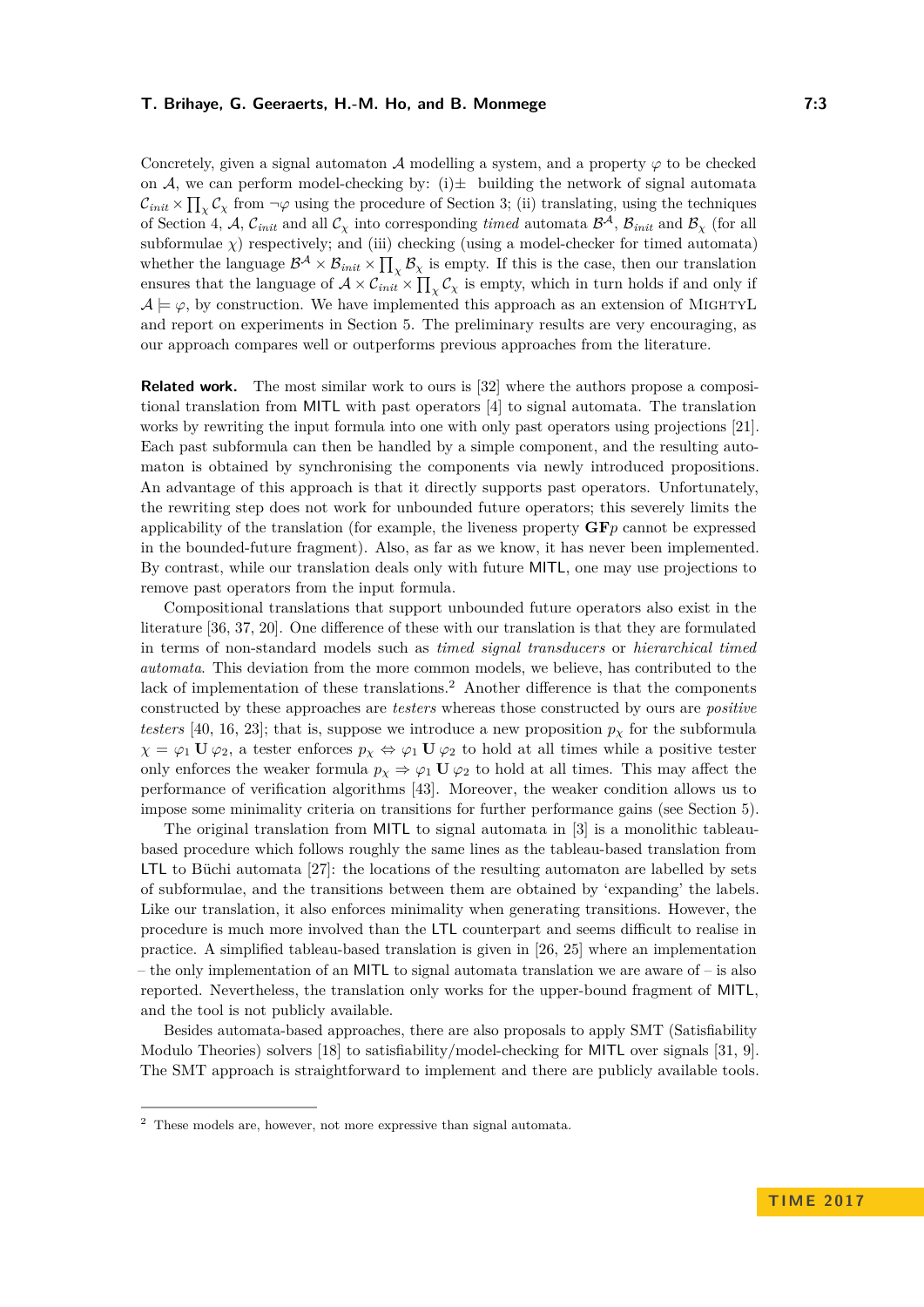## **7:4 Timed-Automata-Based Verification of MITL over Signals**

However, it is essentially a 'bounded model-checking' approach and therefore is inherently incomplete, unless very large (impractical) bounds are used.

# **2 Model-checking signal automata against** MITL

This section introduces the main objects we study – the logic MITL over signals and signal automata – as well as the model-checking problem we tackle.

**Signals.** An *interval I* is a non-empty convex subset of  $\mathbb{R}_{\geq 0}$ . If *I* is bounded (sup(*I*) exists), we write  $|I|$  for sup(*I*) – inf(*I*). Let AP be a finite set of atomic propositions. A *state*  $\sigma$  over AP is a subset of AP, i.e.  $\sigma \in 2^{AP}$ . A *signal*  $\gamma$  over  $2^{AP}$  is a function that maps each  $t \in \mathbb{R}_{\geq 0}$ to a state over AP. Throughout this work, we restrict ourselves to signals that are *finitely variable*, i.e. the number of discontinuities is finite in each bounded interval. We rely on *timed state sequences* to represent signals. Intuitively, a timed state sequence partitions the reals into a sequence of contiguous time intervals during which the state remains constant. A *state sequence*  $\bar{\sigma} = \sigma_0 \sigma_1 \sigma_2 \cdots$  over  $2^{AP}$  is an infinite sequence of states  $\sigma_i \in 2^{AP}$ . An *interval sequence*  $\overline{I} = I_0 I_1 I_2 \cdots$  is an infinite sequence of intervals such that: (1) for all  $i > 0$ , *I*<sub>i</sub> and *I*<sub>i+1</sub> are adjacent, i.e.  $\sup(I_i) = \inf(I_{i+1})$  and  $I_i \cap I_{i+1} = \emptyset$ ; (2) for each  $t \in \mathbb{R}_{\geq 0}$ , we have  $t \in I_i$  for some  $i \geq 0$ . An interval sequence is said to be *bipartite* if it alternates between singular and open intervals, i.e.  $I_i$  is singular for all even  $i \geq 0$ . Then, a *timed state sequence* over  $2^{AP}$  is a pair  $\kappa = (\overline{\sigma}, \overline{I})$  where  $\overline{\sigma}$  is a state sequence over  $2^{AP}$  and  $\overline{I}$  is an interval sequence. We let  $\kappa(t) = \sigma_i$  if  $t \in I_i$  for some  $i \geq 0$ . We write  $[\![\gamma]\!]$  (respectively,  $[\![\gamma]\!]^{bp}$ ) for the set of all timed state sequences (respectively, timed state sequences with bipartite interval sequences)  $\kappa$  such that  $\kappa(t) = \gamma(t)$  for all  $t \in \mathbb{R}_{\geq 0}$ .

**Metric Interval Temporal Logic (**MITL**).** We consider the satisfiability and model-checking problems for *Metric Interval Temporal Logic* (MITL), a real-time extension of Linear Temporal Logic (LTL), allowing temporal operators to be labelled with *non-singular* intervals. Formally, MITL formulae over AP are generated by the grammar:

$$
\varphi := \top | p | \varphi \wedge \varphi | \neg \varphi | \varphi \mathbf{U}_I \varphi,
$$

where  $p \in AP$  and *I* is a non-singular interval with endpoints in  $\mathbb{N}_{\geq 0} \cup \{\infty\}$  (*I* is assumed to be  $(0, \infty)$  when omitted).

In this work, we focus on the *continuous semantics* for MITL, in which formulae are interpreted over signals. Given a signal  $\gamma$  over  $2^{AP}$ ,  $t \in \mathbb{R}_{\geq 0}$ , and an MITL formula  $\varphi$ , the satisfaction relation  $\gamma, t \models \varphi$  is defined as follows (following [\[3\]](#page-15-5), we adopt the *strict-future* semantics for the temporal operators):

- $\blacktriangleright$   $\gamma, t \models \top; \qquad \gamma, t \models p \text{ if } p \in \gamma(t);$
- $\varphi$ ,  $\gamma$ ,  $t \models \varphi_1 \land \varphi_2$  if  $\gamma$ ,  $t \models \varphi_1$  and  $\gamma$ ,  $t \models \varphi_2$ ;  $\gamma$ ,  $t \models \neg \varphi$  if  $\gamma$ ,  $t \not\models \varphi$ ;
- $\gamma, t \models \varphi_1 \mathbf{U}_I \varphi_2$  if there exists  $t' > t$  such that  $t' t \in I$ ,  $\gamma, t' \models \varphi_2$  and  $\gamma, t'' \models \varphi_1$  for all  $t'' \in (t, t').$

We write  $\mathcal{S}(\varphi)$  for the set of all signals  $\gamma$  such that  $\gamma \models \varphi$ .

We will use standard syntactic sugar, e.g.  $\varphi_1 \vee \varphi_2 \equiv \neg(\neg \varphi_1 \wedge \neg \varphi_2), \bot \equiv \neg \top, \varphi_1 \Rightarrow \varphi_2 \equiv \top$  $\neg \varphi_1 \lor \varphi_2$ , the 'eventually' operator  $\mathbf{F}_I \varphi \equiv \top \mathbf{U}_I \varphi$ , the 'globally' operator  $\mathbf{G}_I \varphi \equiv \top \mathbf{F}_I \neg \varphi$ , and the 'release' operator  $\varphi_1 \mathbf{R}_I \varphi_2 \equiv \neg((\neg \varphi_1) \mathbf{U}_I (\neg \varphi_2))$ . Hence, the semantics of the release operator can be defined as follows:

 $\gamma, t \models \varphi_1 \mathbf{R}_I \varphi_2$  if for all  $t' > t$  such that  $t' - t \in I$ ,  $\gamma, t' \models \varphi_2$  or there exists  $t'' \in (t, t')$ such that  $\gamma, t'' \models \varphi_1$ .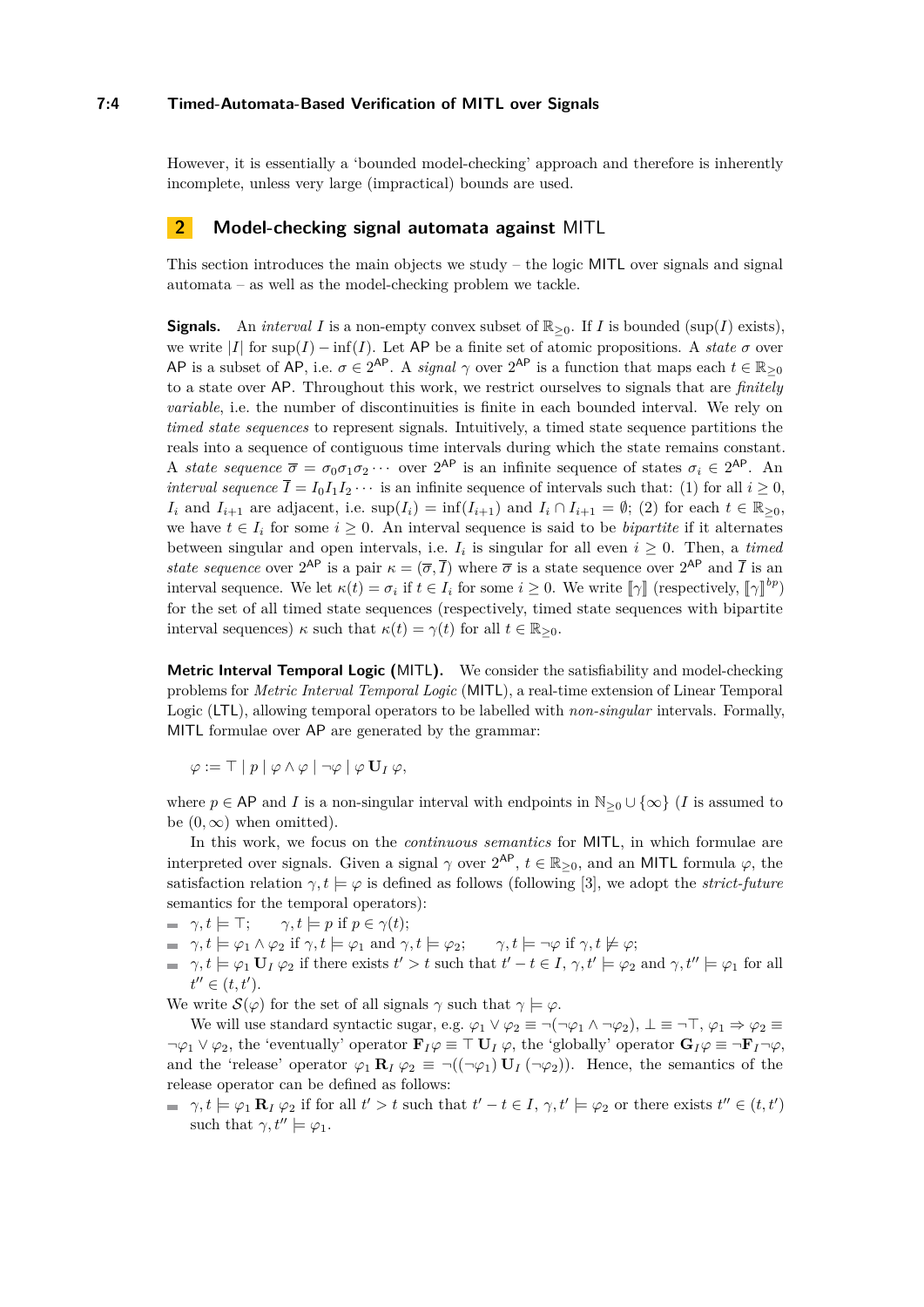In particular, we can make use of these operators to transform every formula  $\varphi$  into its *negative normal form* where the negations are pushed inwards so that they range on atomic propositions only.

**Signal automata.** Our tool support for MITL will be based on automata. We first give a formal definition of signal automata, and we will also present classical timed automata afterwards. Like [\[3\]](#page-15-5), we equip these automata with generalised Büchi acceptance conditions. From now on, a *propositional constraint*  $\phi$  over AP is a set of states over AP; that we denote by means of a Boolean formula over AP. For example, assuming  $AP = \{p, q, r\}$ , the propositional constraint  $p \wedge \neg q$  denotes  $\{\{p, r\}, \{p\}\}\.$  Let *X* be a finite set of clocks. The set  $\mathcal{G}(X)$  of *clock constraints* g over X is generated by the grammar  $g := \top | \bot | g \wedge g | x \bowtie c$ where  $\bowtie \in \{\leq, <, \geq, >\}, x \in X$  and  $c \in \mathbb{N}$ . A *valuation*  $v$  of  $X$  is a mapping  $v: X \to \mathbb{R}_{\geq 0}$ . We denote by **0** the valuation that maps every clock to 0. The satisfaction of a constraint *g* by a valuation *v* is defined in the usual way and denoted  $v \models q$ . For  $t \in \mathbb{R}_{\geq 0}$ , let  $v + t$  be the valuation defined by  $(v + t)(x) = v(x) + t$  for all  $x \in X$ . For  $\lambda \subseteq X$ , let  $v[\lambda \leftarrow 0]$  be the valuation defined by  $(v[\lambda \leftarrow 0])(x) = 0$  if  $x \in \lambda$ , and  $(v[\lambda \leftarrow 0])(x) = v(x)$  otherwise.

**► Definition 1.** A *signal automaton* (SA) over  $2^{AP}$  is a tuple  $\mathcal{A} = (L, L_0, \alpha, X, \beta, \Delta, \mathcal{F})$  where

- *L* is a finite set of locations;  $\overline{a}$
- $L_0 \subseteq L$  is the set of initial locations;  $\equiv$
- *a* is the location labelling function that assigns to each location  $\ell \in L$  a propositional constraint  $\alpha(\ell) \subseteq 2^{\mathsf{AP}};$
- $\blacksquare$  *X* is a finite set of clocks;
- $\beta$  is the location labelling function that assigns to each location  $\ell \in L$  a clock constraint  $\beta(\ell) \in \mathcal{G}(X);$
- $\Delta \subseteq L \times 2^X \times L$  is the set of transitions where each transition consists of the source location, the clocks to be reset with this transition, and the target location;
- $\mathcal{F} \subseteq 2^L$  is the family of sets of accepting locations.

A *run*  $\pi$  of A on a signal  $\gamma$  over  $2^{AP}$  is an infinite sequence of the following form:

$$
\underset{v_0}{\longrightarrow} (\ell_0, I_0) \xrightarrow{ \lambda_1} (\ell_1, I_1) \xrightarrow{ \lambda_2} (\ell_2, I_2) \xrightarrow{ \lambda_3} \ldots
$$

where: (1) for all  $i \geq 0$ ,  $\ell_i$  is a location of A; (2) the sequence  $I_0I_1I_2\cdots$  is an interval sequence; (3) for all  $i \geq 0$ :  $\lambda_i \subseteq X$ ; (4) for all  $i \geq 0$ :  $v_i$  is a valuation of X; and that satisfies the following:

- **Initialisation:**  $\ell_0 \in L_0$  and  $v_0 = 0$ ; and
- **Consecution:** For all  $i \geq 0$ :  $(\ell_i, \lambda_{i+1}, \ell_{i+1}) \in \Delta$  and  $v_{i+1} = (v_i + |I_i|)[\lambda_{i+1} \leftarrow 0]$ ; and  $\mathcal{L}$
- **Timing:**  $v_{\pi}(t) \models \beta(\ell_{\pi}(t))$  for all  $t \ge 0$ , assuming  $v_{\pi}(t) = v_i + (t \inf(I_i))$  and  $\ell_{\pi}(t) = \ell_i$  $\mathcal{L}_{\mathcal{A}}$ if *t* ∈ *I<sub>i</sub>* for some *i* ≥ 0; and
- **Adequation:**  $\gamma(t) \in \alpha(\ell_\pi(t))$  for all  $t \geq 0$ .

We say that  $\pi$  is *bipartite* if  $I_0I_1I_2 \cdots$  is bipartite. We say that  $\pi$  is *accepting* if for all  $F \in \mathcal{F}$ :  $\{i \mid \ell_i \in F\}$  is infinite. A signal  $\gamma$  is *accepted* by A if there is an accepting run of A on  $\gamma$ . We write  $\mathcal{S}(\mathcal{A})$  for the set of signals accepted by  $\mathcal{A}$ . For two SAs  $\mathcal{A}_1$  and  $\mathcal{A}_2$ , we denote by  $\mathcal{A}_1 \times \mathcal{A}_2$  their (asynchronous) product, defined in a manner similar to [\[3\]](#page-15-5): intuitively, in each location of this product, we can either fire only a transition of  $\mathcal{A}_1$  (provided that the guard in the current location of  $\mathcal{A}_2$  holds after the transition), or only a transition of  $\mathcal{A}_2$ , or one in  $\mathcal{A}_1$  and one in  $\mathcal{A}_2$ , provided that the guards on their (respective) target locations are satisfied afterwards. In particular, we have  $\mathcal{S}(\mathcal{A}_1 \times \mathcal{A}_2) = \mathcal{S}(\mathcal{A}_1) \cap \mathcal{S}(\mathcal{A}_2)$ .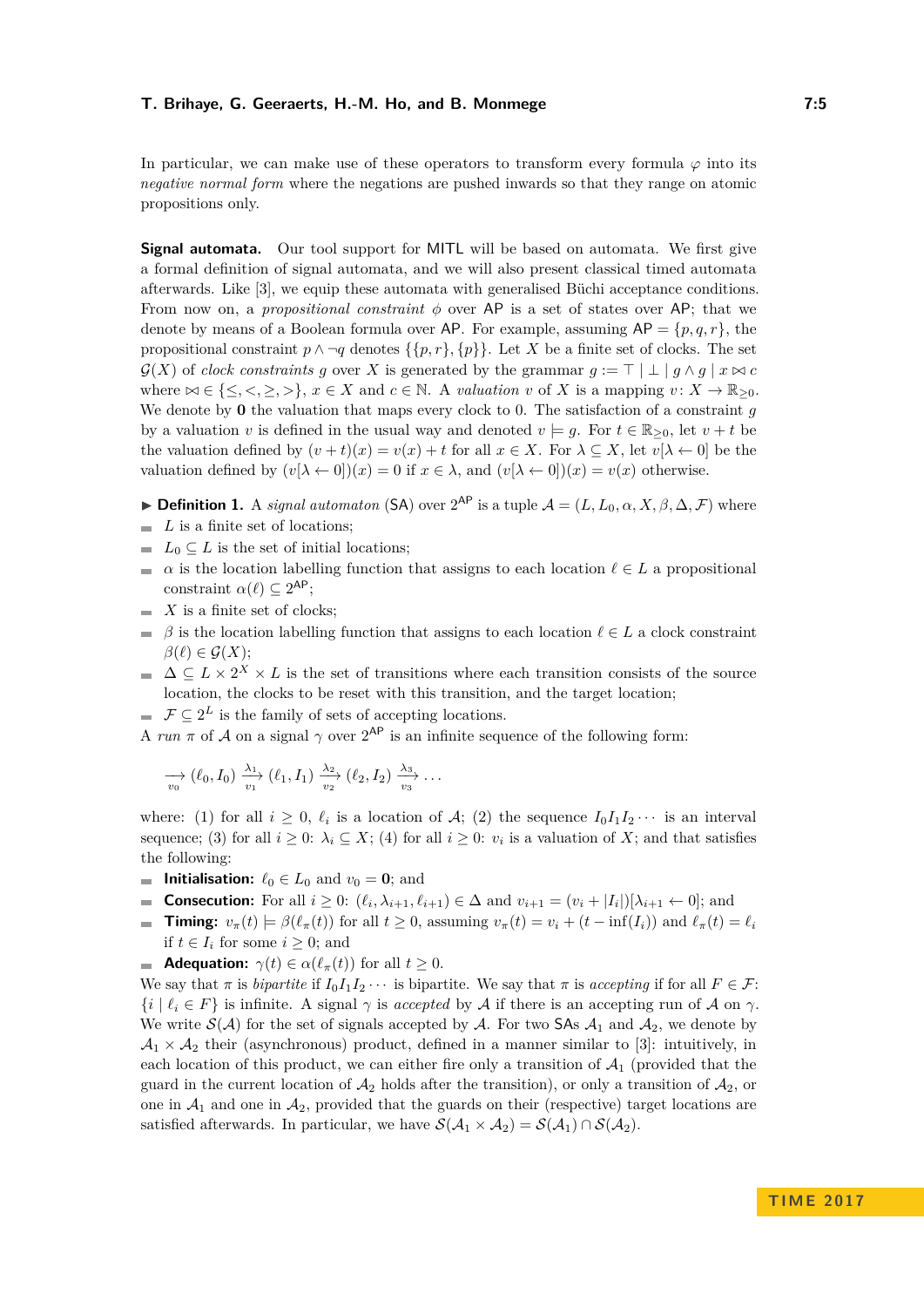## **7:6 Timed-Automata-Based Verification of MITL over Signals**

We focus on the class of bipartite SA whose runs are bipartite by construction. An SA  $\mathcal{A} = (L, L_0, \alpha, X, \beta, \Delta, \mathcal{F})$  is *bipartite* if there exists a partition of *L* into  $L^s$ ,  $L^o$  respecting the conditions given hereinafter. Intuitively, on reading a signal  $\gamma$ ,  $\mathcal{A}$  is in a location of  $L^s$  $(L^o)$  when it sees a singular (respectively open) interval of  $\kappa \in [\![\gamma]\!]^{bp}$ :

- $L_0 \subseteq L^s$ ;
- if  $(\ell_1, \lambda, \ell_2) \in \Delta$  then  $\ell_1 \in L^s$  if and only if  $\ell_2 \in L^o$ ;
- for each  $\ell \in L_0$ ,  $\beta(\ell)$  has  $x = 0$  as a conjunct for some clock  $x \in X$ ;
- if  $(\ell_1, \lambda, \ell_2) \in \Delta$  with  $\ell_1 \in L^o$  (and thus  $\ell_2 \in L^s$ ), then there is a clock  $x \in X$  such that  $x \in \lambda$  and  $\beta(\ell_2)$  has  $x = 0$  as a conjunct.

In the rest of the paper, we will assume that all SAs are bipartite.<sup>[3](#page-5-1)</sup> There is no loss of generality, thanks to the following proposition from [\[3\]](#page-15-5) (see Appendix [A](#page-17-7) for a proof):

<span id="page-5-2"></span>**Proposition 2.** *Any* SA A *can be turned into a bipartite* SA  $A^{bp}$  *such that*  $S(A) = S(A^{bp})$ *.* 

From now on, when depicting bipartite SA, we use rectangle and rounded rectangles for the locations from  $L^s$  and  $L^o$  respectively. Figure [1](#page-8-0) shows an example of bipartite SA.

**Satisfiability and model-checking problems.** In this work, we consider two classical problems: satisfiability and model-checking of MITL. The *satisfiability problem* asks, given an MITL formula  $\varphi$ , whether  $\mathcal{S}(\varphi) \neq \emptyset$  (if it is the case, we say that  $\varphi$  is satisfiable). The *model-checking problem* asks, given an SA A and an MITL formula  $\varphi$  whether  $\mathcal{S}(\mathcal{A}) \subseteq \mathcal{S}(\varphi)$ . If it is the case, we write  $A \models \varphi$ .

# <span id="page-5-0"></span>**3 From** MITL **to signal automata**

Our approach to MITL model-checking over signals is based upon a compositional translation from MITL to signal automata. The core idea is similar to the translation for the pointwise semantics reported in our previous work [\[14\]](#page-15-12): we keep track of the satisfiability of each temporal subformula (i.e. a subformula whose outermost operator is temporal)  $\chi$  with an SA  $\mathcal{C}_{\chi}$ . From now on, we fix a set AP of atomic propositions and a *negative normal form* MITL formula  $\varphi$  over AP. To simplify the exposition, we restrict ourselves to a fragment of MITL in which only untimed and upper-bound operators are allowed, i.e. each bounding interval *I* is either  $(0, \infty)$  or  $(0, a)$ , or  $(0, a]$  for some positive integer *a*. This fragment, however, is already expressively complete for the full MITL [\[28,](#page-16-13) [37\]](#page-17-4). Moreover, we regard all temporal subformulae of  $\varphi$  as distinct formulae.

**Triggers.** Let Φ be the set of temporal subformulae of *ϕ*. We introduce a new atomic proposition  $p_\chi$  for each  $\chi \in \Phi$  and we let  $AP_{\Phi} = \{p_\chi \mid \chi \in \Phi\}$ . Each  $p_\chi$  is called a *trigger* (for *χ*). Intuitively, *pulling* the trigger  $p<sub>\chi</sub>$  (i.e. setting  $p<sub>\chi</sub>$  to true) at some point means that  $\chi$ is required to hold at that point. On the other hand,  $p<sub>\chi</sub>$  being false at some point does not mean that  $\chi$  must not hold at that point – its satisfaction is simply not required there. The point of the triggers is to enable communication between the different component automata: when *χ* is a subformula of  $\psi$ , the component SA  $\mathcal{C}_{\psi}$  will pull the trigger  $p_{\chi}$  whenever the satisfaction of  $\chi$  is needed to check the value of  $\psi$ . A key point of our construction is to avoid unnecessary pulling of triggers, in order to reduce the number of behaviours of the product automaton and mitigate the state explosion problem during the model checking phase. This

<span id="page-5-1"></span><sup>3</sup> Note that a product of bipartite SAs is a bipartite SA.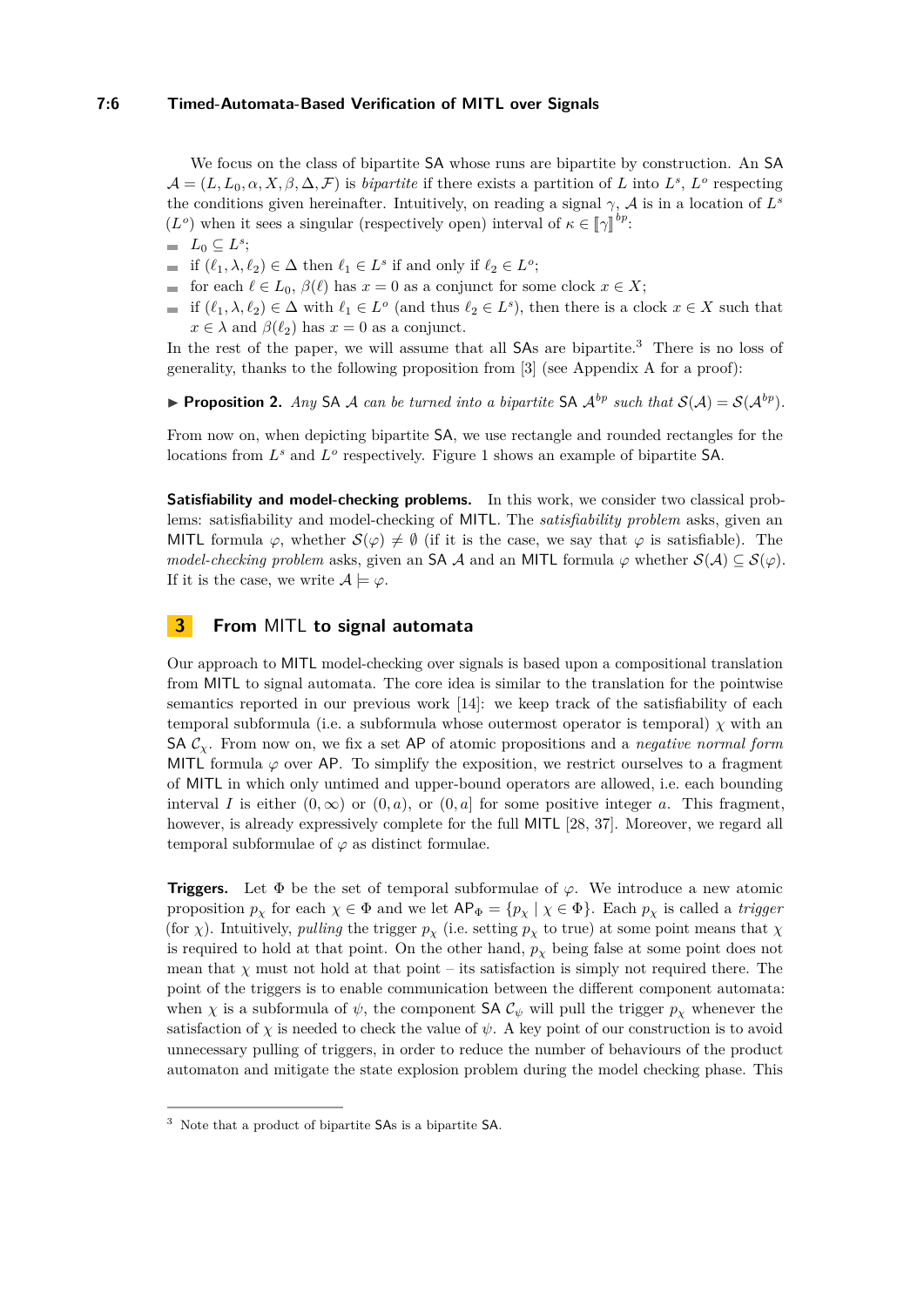is the point of the formulae  $\overline{\psi}$ , \* $\psi$ , ~ $\psi$  and  $\hat{\psi}$  that we introduce hereinafter. Concretely, the outcome of our construction for an MITL formula *ϕ* is a network of SA that accepts an  $AP_{\Phi}$ -decorated version of  $\mathcal{S}(\varphi)$ . In other words, the signals accepted by our construction are over AP ∪ AP<sub> $\Phi$ </sub> and their projections on AP yields  $\mathcal{S}(\varphi)$ , as stated in Theorem [8](#page-10-1) at the end of the section.

For each (not necessarily temporal) subformula  $\psi$  of  $\varphi$ , we denote by  $\mathcal{P}_{\psi}$  the set of atomic propositions  $p_{\chi} \in \mathsf{AP}_{\Phi}$  such that  $\chi$  is a top-level temporal subformula of  $\psi$ , i.e. the outermost operator of  $\chi$  is  $\mathbf{U}_I$  or  $\mathbf{R}_I$ , yet  $\chi$  does not occur under the scope of another  $\mathbf{U}_I$  or  $\mathbf{R}_I$  in  $\psi$ . For instance,  $\mathcal{P}_{p\mathbf{U}_I q\vee r\mathbf{U}_I(s\mathbf{R}t)} = \{p_{p\mathbf{U}_I q}, p_{r\mathbf{U}_I(s\mathbf{R}t)}\}$ . For a signal  $\gamma'$  over  $2^{P'}$  (where P' is a set of atomic propositions) and  $P \subseteq P'$ , we denote by  $proj_P(\gamma')$  the *projection* of  $\gamma'$  onto P, i.e. the signal obtained from  $\gamma'$  by hiding all the atomic propositions  $p \notin P$ . For a set of signals S over  $2^{P'}$  and  $P \subseteq P'$ , we write  $proj_P(\mathcal{S}) = \{proj_P(\gamma') | \gamma' \in \mathcal{S}\}$ . Conversely, we say a signal  $\gamma'$  over  $2^{P'}$  extends a signal  $\gamma$  over  $2^{P'} (P \subseteq P')$  if  $proj_P(\gamma') = \gamma$ .

**Formulae over** AP∪AP<sub> $\Phi$ </sub>. We define some syntactic operations on Boolean combinations over  $AP \cup AP_{\Phi}$  that will be used in the components described later. Specifically, for a subformula  $\psi$  of  $\varphi$ , we define formulae  $\overline{\psi}$  (introducing the trigger variables),  $*\psi$  (ensuring that we do not pull any trigger of  $\psi$ ),  $\sim \psi$  (checking that  $\psi$  does not hold, while none of its triggers are pulled), and  $\psi$  (checking  $\psi$  while triggering a minimal set of triggers).

The formula  $\overline{\psi}$  is obtained from  $\psi$  by replacing all top-level temporal subformulae with their corresponding triggers. Formally,  $\overline{\psi}$  is defined inductively as follows (where  $p \in AP$ ):

$$
\overline{\psi_1 \wedge \psi_2} = \overline{\psi_1} \wedge \overline{\psi_2} \qquad \qquad \overline{\psi} = \psi \text{ when } \psi \text{ is } \top \text{ or } \bot \text{ or } p \text{ or } \neg p
$$
  
\n
$$
\overline{\psi_1 \vee \psi_2} = \overline{\psi_1} \vee \overline{\psi_2} \qquad \qquad \overline{\psi} = p_{\psi} \text{ when } \psi \text{ is } \psi_1 \mathbf{U}_I \psi_2 \text{ or } \psi_1 \mathbf{R}_I \psi_2.
$$

The formula  $*\psi$ , read as "do not pull the triggers of  $\psi$ ", is used to ensure that our components only follow the 'minimal models' of  $\psi$ . It is defined as the conjunction of the negations of all  $p_{\chi} \in \mathcal{P}_{\psi}$  (if  $\mathcal{P}_{\psi} = \emptyset$  then  $*\psi = \top$ ). As a concrete example,

$$
*((\neg p \vee \psi_1 \mathbf{U} \psi_2) \wedge (q \vee \psi_3 \mathbf{R} (\psi_4 \mathbf{U} \psi_5))) = \neg p_{\psi_1 \mathbf{U} \psi_2} \wedge \neg p_{\psi_3 \mathbf{R} (\psi_4 \mathbf{U} \psi_5)}.
$$

The formula  $\sim \psi$  asserts that  $\overline{\psi}$  is false and none of its triggers are pulled:  $\sim \psi = \overline{\psi} \wedge * \psi$ . Finally, the formula  $\hat{\psi}$  is defined as  $\mathsf{mm}(\overline{\psi})$  where  $\mathsf{mm}(\phi)$  is defined inductively as follows:<sup>[4](#page-6-0)</sup>

$$
\mathsf{mm}(\top) = \top \qquad \mathsf{mm}(\bot) = \bot \qquad \mathsf{mm}(p) = p \qquad \mathsf{mm}(\neg p) = \neg p
$$
\n
$$
\mathsf{mm}(\phi_1 \lor \phi_2) = (\mathsf{mm}(\phi_1) \land \sim \phi_2) \lor (\mathsf{mm}(\phi_2) \land \sim \phi_1) \lor ((\phi_1 \land \phi_2) \land * \phi_1 \land * \phi_2)
$$
\n
$$
\mathsf{mm}(\phi_1 \land \phi_2) = \mathsf{mm}(\phi_1) \land \mathsf{mm}(\phi_2).
$$

First of all, we notice that formulae  $\overline{\psi}$  and  $\hat{\psi}$  are equivalent, once we have projected away the propositions that are not in AP, in the following sense:

<span id="page-6-1"></span> $▶$  **Proposition 3.** For a subformula  $ψ$  of  $φ$ , if  $σ$   $\models$   $\overline{ψ}$  for some state  $σ$  over AP  $∪$   $Pψ$ , there *is a state*  $\sigma'$  *over*  $AP \cup P_{\psi}$  *such that*  $\sigma' \models \psi$  *and*  $proj_{AP}(\sigma) = proj_{AP}(\sigma')$  *(and vice versa).* 

**Proof.** By induction on the structure of  $\overline{\psi}$ . For the direct implication, if  $\overline{\psi} = \overline{\psi_1} \vee \overline{\psi_2}$  then one of the following must hold:

 $\sigma = \sigma = \overline{\psi_1}$  and  $\sigma \not\models \overline{\psi_2}$ : apply the induction hypothesis on  $\sigma \setminus \mathcal{P}_{\psi_2}$  and  $\overline{\psi_1}$  (note that  $\mathcal{P}_{\psi_1} \cap \mathcal{P}_{\psi_2} = \emptyset$ , and  $\psi_2$  is in negative normal form).

<span id="page-6-0"></span><sup>&</sup>lt;sup>4</sup> Note that the size of  $\widehat{\psi}$  is at most quadratic in the size of  $\psi$ .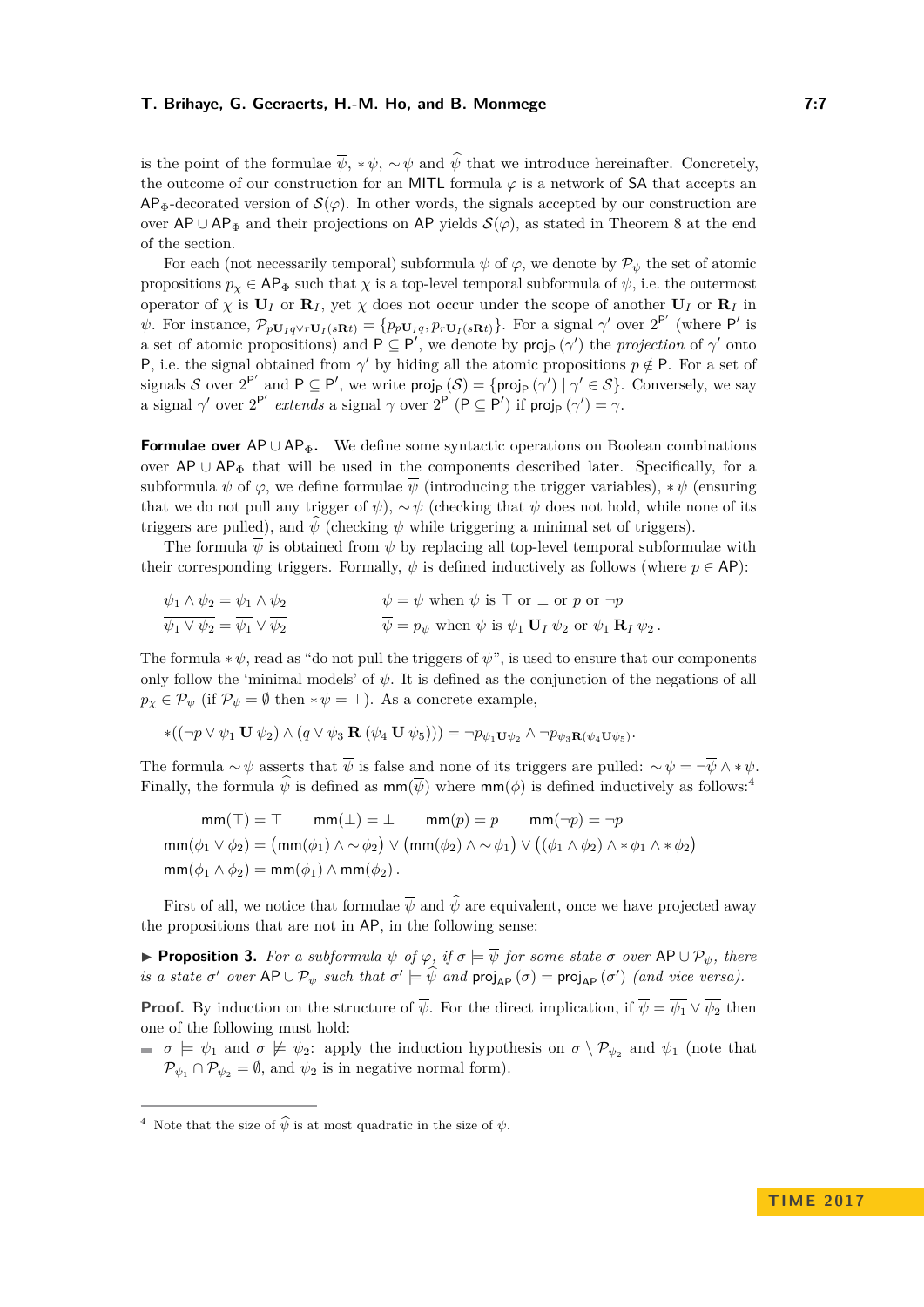#### **7:8 Timed-Automata-Based Verification of MITL over Signals**

- $\sigma \not\models \overline{\psi_1}$  and  $\sigma \models \overline{\psi_2}$ : apply the induction hypothesis on  $\sigma \setminus \mathcal{P}_{\psi_1}$  and  $\overline{\psi_2}$ .
- $\sigma \models \psi_1$  and  $\sigma \models \psi_2$ : If  $\sigma \setminus \mathcal{P}_{\psi_2} \not\models \psi_2$ , apply the induction hypothesis on  $\sigma \setminus \mathcal{P}_{\psi_2}$  and  $\psi_1$ . Otherwise if  $\sigma \setminus \mathcal{P}_{\psi_1} \not\models \overline{\psi_1}$ , apply the induction hypothesis on  $\sigma \setminus \mathcal{P}_{\psi_1}$  and  $\overline{\psi_2}$ . Otherwise let  $\sigma' = \sigma \setminus (\mathcal{P}_{\psi_1} \cup \mathcal{P}_{\psi_2}).$

The other cases of  $\overline{\psi}$  are immediate. The other implication of the proof is simpler.

**Minimality of triggers.** The real impact of  $\hat{\psi}$  with respect to  $\psi$  is to ensure the minimality of triggers pulled during an execution. Indeed, we now show that if  $\varphi$  is satisfied by a signal  $\gamma$ (over  $2^{AP}$ ), then there must be a way to extend  $\gamma$  into a signal  $\gamma'$  over  $2^{AP\cup AP_{\Phi}}$  such that the triggers  $AP_{\Phi}$  are only pulled when necessary in  $\gamma'$ , and vice versa. This will be crucial to make our approach efficient in practice, as it reduces the behaviours of the product SA that accepts the whole formula  $\varphi$ . This observation is formalised in the following two propositions.

**Proposition 4.** For a signal  $\gamma$  over  $2^{AP}$ , we have  $\gamma, 0 \models \varphi$  if and only if there exists a *signal*  $\gamma'$  *over*  $2^{AP \cup P_{\varphi}}$  *extending*  $\gamma$  *such that*  $\gamma', 0 \models \widehat{\varphi}$ *, and for all*  $p_{\chi} \in \mathcal{P}_{\varphi}$  *and*  $t \in \mathbb{R}_{\geq 0}$ *,*  $\gamma', t \models (p_\chi \Rightarrow \chi).$ 

**Proof.** For the direct implication, let  $\zeta$  be a signal over  $2^{AP\cup P_{\varphi}}$  extending  $\gamma$  such that  $p_\chi \in \zeta(t)$  if and only if  $\gamma, t \models \chi$  for each  $p_\chi \in \mathcal{P}_\varphi$  and  $t \in \mathbb{R}_{\geq 0}$  (note that  $\zeta$  is necessarily finitely-variable as  $\gamma$  is finitely-variable [\[3\]](#page-15-5)). If  $\zeta$ ,  $0 \models \hat{\varphi}$ , simply let  $\gamma' = \zeta$  and we are done. If  $\zeta$ , 0  $\not\models \hat{\varphi}$ , apply Proposition [3](#page-6-1) to  $\zeta(0)$  and  $\overline{\varphi}$  to obtain a state  $\sigma$  such that  $\sigma \models \hat{\varphi}$ . Finally, let  $\gamma'(0) = \sigma$  and  $\gamma'(t) = \zeta(t) \setminus \mathcal{P}_{\varphi}$  for all  $t \in \mathbb{R}_{>0}$ . The other implication is immediate.

<span id="page-7-0"></span>**Proposition 5.** For a signal  $\gamma$  over  $2^{AP \cup \{p_{\chi}\}}$  where  $\chi \in \Phi$  and either  $\chi = \psi_1 \mathbf{U}_I \psi_2$  or  $\chi = \psi_1 \mathbf{R}_I \psi_2$ , we have  $\gamma, t \models (p_\chi \Rightarrow \chi)$  for all  $t \in \mathbb{R}_{\geq 0}$  if and only if there exists a signal  $\gamma'$  $over 2^{AP \cup \{p_\chi\} \cup \mathcal{P}_{\psi_1} \cup \mathcal{P}_{\psi_2}}$  *extending*  $\gamma$  *such that* 

 $if \ \chi = \psi_1 \ \mathbf{U}_I \ \psi_2 \ \text{then, for each } t \in \mathbb{R}_{\geq 0}, \ \gamma', t \models p_\chi \Rightarrow \mathsf{Expand}_\chi \ \text{with}$ 

$$
\text{Expand}_{\chi} = \left[ (\widehat{\psi_1} \land \sim \psi_2) \mathbf{U}_I \left( * \psi_1 \land \widehat{\psi_2} \right) \right] \lor \left[ (\widehat{\psi_1} \land \widehat{\psi_2}) \mathbf{U} \top \right] \lor \left[ \mathbf{F}_I \widehat{\psi_2} \land (\widehat{\psi_1} \land \sim \psi_2) \mathbf{U} \left( \widehat{\psi_1} \land \sim \psi_2 \land (\widehat{\psi_1} \land \widehat{\psi_2}) \mathbf{U} \top \right) \right]
$$

 $if \ \chi = \psi_1 \mathbf{R}_I \ \psi_2 \ \text{then, for each } t \in \mathbb{R}_{\geq 0}, \ \gamma', t \models p_\chi \Rightarrow \mathsf{Expand}_\chi \ \text{with}$ 

$$
\text{Expand}_{\chi} = \left[ (\sim \psi_1 \land \widehat{\psi_2}) \mathbf{U}_I (\widehat{\psi_1} \land \widehat{\psi_2}) \right] \lor \left[ (\widehat{\psi_1} \land * \psi_2) \mathbf{U} \top \right] \lor \left[ \mathbf{G}_I (\sim \psi_1 \land \widehat{\psi_2}) \right]
$$

$$
\lor \left[ \mathbf{F}_I \widehat{\psi_1} \land (\sim \psi_1 \land \widehat{\psi_2}) \mathbf{U} (\sim \psi_1 \land \widehat{\psi_2} \land (\widehat{\psi_1} \land * \psi_2) \mathbf{U} \top) \right]
$$

 $for \ each \ p_{\theta} \in \mathcal{P}_{\psi_1} \cup \mathcal{P}_{\psi_2}, \ we \ have \ \text{proj}_{\mathsf{AP}\cup\{p_{\theta}\}}(\gamma'), t \models (p_{\theta} \Rightarrow \theta) \ \text{for all } t \in \mathbb{R}_{\geq 0}.$ 

**Proof.** Assume that  $\chi = \psi_1 \mathbf{U}_I \psi_2$  and let  $\zeta$  be a signal over  $2^{\mathsf{AP} \cup \{p_\chi\} \cup \mathcal{P}_{\psi_1} \cup \mathcal{P}_{\psi_2}}$  extending  $\gamma$ such that  $p_{\theta} \in \zeta(t)$  if and only if  $\gamma, t \models \theta$  for each  $p_{\theta} \in \mathcal{P}_{\psi_1} \cup \mathcal{P}_{\psi_2}$  and  $t \in \mathbb{R}_{\geq 0}$ . For each  $t \in \mathbb{R}_{\geq 0}$  such that  $\gamma, t \models p_\chi$ , since  $\gamma, t \models \chi$  also holds, exactly one of the following must be true (note that  $\inf(I) = 0$ ):

- there is  $t' > t$ ,  $t' t \in I$  such that  $\gamma, t' \models \psi_2$  and  $\gamma, t'' \models \psi_1 \land \neg \psi_2$  for all  $t'' \in (t, t')$ ;
- there is  $t' > t$  such that  $\gamma, t'' \models \psi_1 \land \psi_2$  for all  $t'' \in (t, t')$ ;
- there are  $t' > t$  and  $t'' > t'$  such that in  $\gamma$ ,  $\psi_1 \wedge \neg \psi_2$  always holds in  $(0, t']$  and  $\psi_1 \wedge \psi_2$ always holds in  $(t', t'')$ .

It follows that we can obtain a 'minimal labelling' from *ζ* via Proposition [3.](#page-6-1) More precisely, we apply Proposition [3](#page-6-1) to constant segments of  $\zeta$  and  $\overline{\psi_1}$ ,  $\overline{\psi_2}$ , or both  $\overline{\psi_1}$  and  $\overline{\psi_2}$ , as required by the interpretation of  $p_\chi$  in  $\gamma$ . For example, in the first case above,  $\gamma'(t'')$  for each  $t'' \in (t, t')$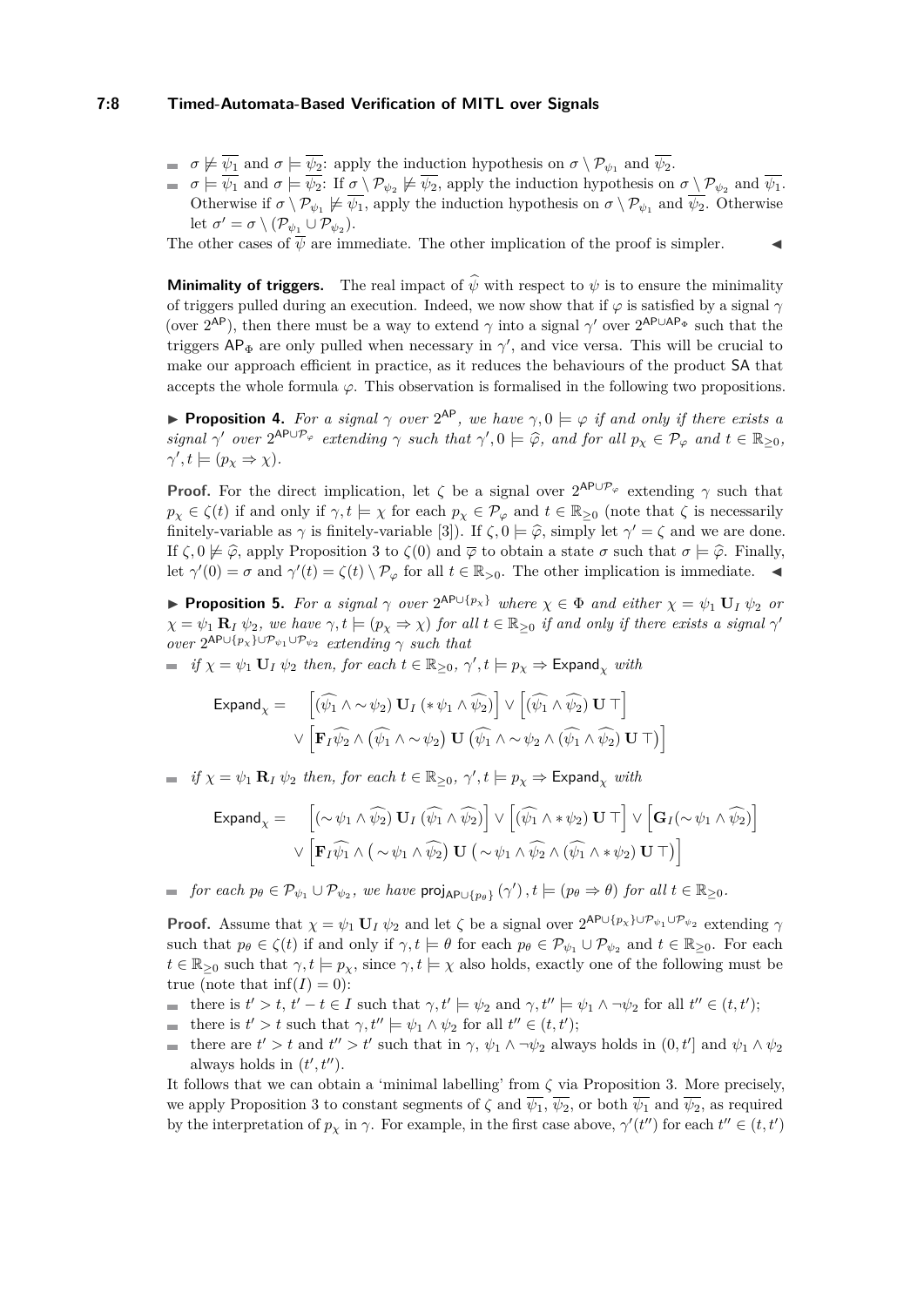<span id="page-8-0"></span>

**Figure 1** The component SA  $\mathcal{C}_{\chi}$  for  $\chi = \psi_1 \mathbf{U} \psi_2$ .

is obtained by applying Proposition [3](#page-6-1) to  $\zeta(t'') \setminus \mathcal{P}_{\psi_2}$  and  $\overline{\psi_1}$ ;  $\gamma'(t')$  is obtained by applying Proposition [3](#page-6-1) to  $\zeta(t') \setminus \mathcal{P}_{\psi_1}$  and  $\overline{\psi_2}$ . Similar arguments can be made for  $\chi = \psi_1 \mathbf{R} \psi_2$ . The other implication is simpler.

**Corollary 6.** For a signal  $\gamma$  over  $2^{AP}$ , we have  $\gamma$ ,  $0 \models \varphi$  if and only if there exists a *signal*  $\gamma'$  *over*  $2^{AP\cup AP\Phi}$  *extending*  $\gamma$  *such that*  $\gamma', 0 \models \hat{\varphi}$ *, and for all*  $\chi \in \Phi$  *and*  $t \in \mathbb{R}_{\geq 0}$ *,*  $\gamma', t \models p_\chi \Rightarrow \textsf{Expand}_\chi$  *(where*  $\textsf{Expand}_\chi$  *is one of the formulae in Proposition [5\)](#page-7-0).* 

**The components.** We are now ready to present the components  $\mathcal{C}_{\chi}$  for  $\chi \in \Phi$ .

The component  $\mathcal{C}_{\chi}$  for  $\chi = \psi_1 \mathbf{U} \psi_2$  is given in Figure [1.](#page-8-0) We now explain how it has been produced. Thanks to Proposition [2,](#page-5-2) we provide a bipartite SA (in particular, we will read timed sequences with bipartite interval sequences only), where 'singular' locations are on top, and 'open' locations at the bottom. First, we focus on locations  $\ell_0^s$  and  $\ell_0^o$ , that are used as long as trigger  $p<sub>x</sub>$  is not pulled: then, there is no need to pull any trigger of  $\psi<sub>1</sub>$  nor  $\psi_2$ , which is ensured via the use of formula  $*\psi_1 \wedge *\psi_2$ . Consider then the first time when trigger  $p<sub>x</sub>$  is pulled (by another component automaton): it is either in a singular interval in which case we jump into location  $\ell_1^s$  (this creates a pending obligation, since such an 'until' with our strict semantics cannot be fulfilled right away in a singular interval: this means, in particular, that we do not need to pull any trigger for  $\psi_1$  or  $\psi_2$ , thus checking  $*\psi_1 \wedge *\psi_2$ , or in an open interval in which case we jump either into location  $\ell_1^o$  if  $\psi_2$  does not hold (i.e. if  $\sim \psi_2$  holds), or into location  $\ell_3^o$  if  $\psi_2$  holds (i.e. if  $\psi_2$  is in the guard) which fulfils right away the new obligation (notice that, in the figure, we did not put  $p<sub>x</sub>$  in the guard of this location, for simplification: we will discuss this point more in detail afterwards).

When  $p_\chi$  is first pulled in an open interval (which means we jump into location  $\ell_1^o$  or  $\ell_3^o$ ), by the semantics of the 'until' operator,  $\psi_1$  must also hold in that interval. When in  $\ell_3^o$ , the successors are the same as in  $\ell_0^o$ . When in  $\ell_1^o$  with a pending obligation, there are two cases for the next jump:

- either  $\psi_2$  holds in the next singular interval, and then no trigger of  $\psi_1$  needs to be pulled (i.e. guard  $*\psi_1 \wedge \psi_2$ ): if there are no new pulled trigger  $p_\chi$ , we jump into location  $\ell_3^s$ ; otherwise, we jump into location  $\ell_4^s$  where we still have a new pending obligation, but the location is still made accepting to record the fact that the previous obligation has been fulfilled.
- or  $\psi_2$  does not hold, in which case  $\psi_1$  should hold (i.e. guard  $\widehat{\psi_1} \wedge \sim \psi_2$ ): we then jump into location  $\ell_2^s$  whether or not a new trigger  $p_\chi$  is pulled.

When  $p_\chi$  is first pulled in a singular interval (which means we jump into location  $\ell_1^s$ ), there is no need to pull any trigger of  $\psi_1$  nor  $\psi_2$ . Then, while in one of the 'singular' locations  $\ell_1^s$ ,  $\ell_2^s$  or  $\ell_4^s$ , with a pending obligation, in the next jump, there are two cases: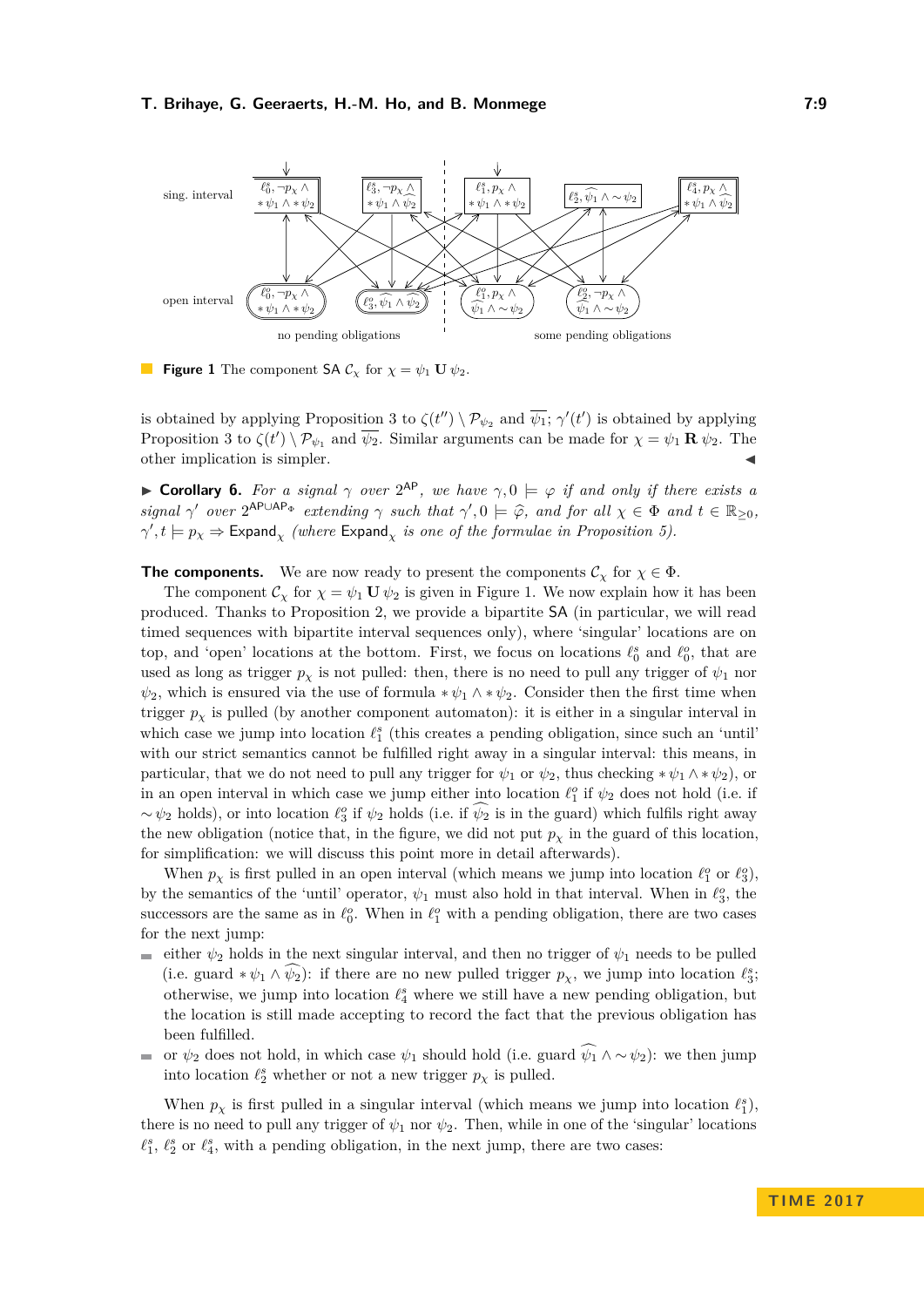#### **7:10 Timed-Automata-Based Verification of MITL over Signals**

<span id="page-9-0"></span>

**Figure 2** The component  $S A C_\chi$  for  $\psi_1 \mathbf{U}_{(0,a)} \psi_2$ . We use a Boolean variable si to signify whether the oldest pending obligation has been pulled in a singular interval or not. The transitions with  $\blacktriangleright$ or  $\triangleright$  reset *x*; the ones with  $\triangleright$  (resp.  $\triangleright$ ) set si to true (resp. false). The clock constraint *g* is defined as  $(\sin \wedge x < a) \vee (\neg \sin \wedge x \le a).$ 

- either  $\psi_2$  holds in the next open interval, in which case  $\psi_1$  should still hold (because of the semantics of the 'until' operator): we can jump into the previously introduced location  $\ell_3^o$ .
- or  $\psi_2$  does not hold (then,  $\psi_1$  should hold anyway) and we jump either in location  $\ell_1^o$  if a new trigger  $p_\chi$  is pulled, or in  $\ell_2^o$  is no new trigger  $p_\chi$  is pulled. Location  $\ell_2^o$  has the same successors as  $\ell_1^o$  but we still need to distinguish them since  $\ell_1^o$  must check that a new pending obligation is pulled.

Initially, we do not want to pull any trigger of  $\psi_1$  or  $\psi_2$ , therefore,  $\ell_0^s$  and  $\ell_1^s$  are the two initial locations, depending on whether trigger  $p<sub>x</sub>$  is initially pulled or not. Accepting locations are the one where either there are no more pending obligations, or a pending obligation has been fulfilled while a new trigger is being pulled (location  $\ell_4^s$ ).

Notice that, thanks to the use of  $*\psi_i$  and  $\psi_i$  formulae, only the necessary triggers in  $\mathcal{P}_{\psi_1} \cup \mathcal{P}_{\psi_2}$  are pulled during an execution of this component. Indeed, this is not true for location  $\ell_3^o$ : when going from locations  $\ell_0^s$  or  $\ell_3^s$ , to pull only minimal sets of triggers, we must make sure to go in  $\ell_3^o$  only when a new trigger  $p_\chi$  is pulled. This requires to split this location into two (one where  $p<sub>x</sub>$  holds, the other where it does not). For simplicity, we did not do it in the figure, but we apply this splitting in the next component we present.

This next component  $\mathcal{C}_{\chi}$  is the one for  $\chi = \psi_1 \mathbf{U}_{(0,a)} \psi_2$  (Figure [2\)](#page-9-0), that is obtained by adding a clock *x* and suitable clock constraints. Intuitively, it suffices to use only one clock because for  $I = (0, a)$ , all new obligations are implied by the oldest pending obligation. This means that the clock should be reset when entering in a location where a trigger is pulled while all the previous obligations have been fulfilled: this is a priori the case when entering in locations  $\ell_1^s$ ,  $\ell_1^o$ , and  $\ell_4^s$  from locations  $\{\ell_0^s, \ell_3^s, \ell_0^o, \ell_3^o, \ell_3^o\}$ . Now, the valuation of x would fix a deadline for the satisfaction of  $\psi_2$ . Indeed, as long as  $\psi_2$  does not hold, we must check that  $x < a$ . When  $\psi_2$  is next fulfilled, we also check that  $x < a$ . However, this is not correct for two reasons.

First, when checking the requirements  $x < a$ , this is not correct if the oldest pending obligations appeared in an open interval: indeed, it is still correct to fulfil  $\psi_2$  in a singular interval where  $x = a$ . This requires that we register, when resetting clock  $x$ , if the trigger is pulled in a singular interval or not. To ease the presentation, we use a Boolean variable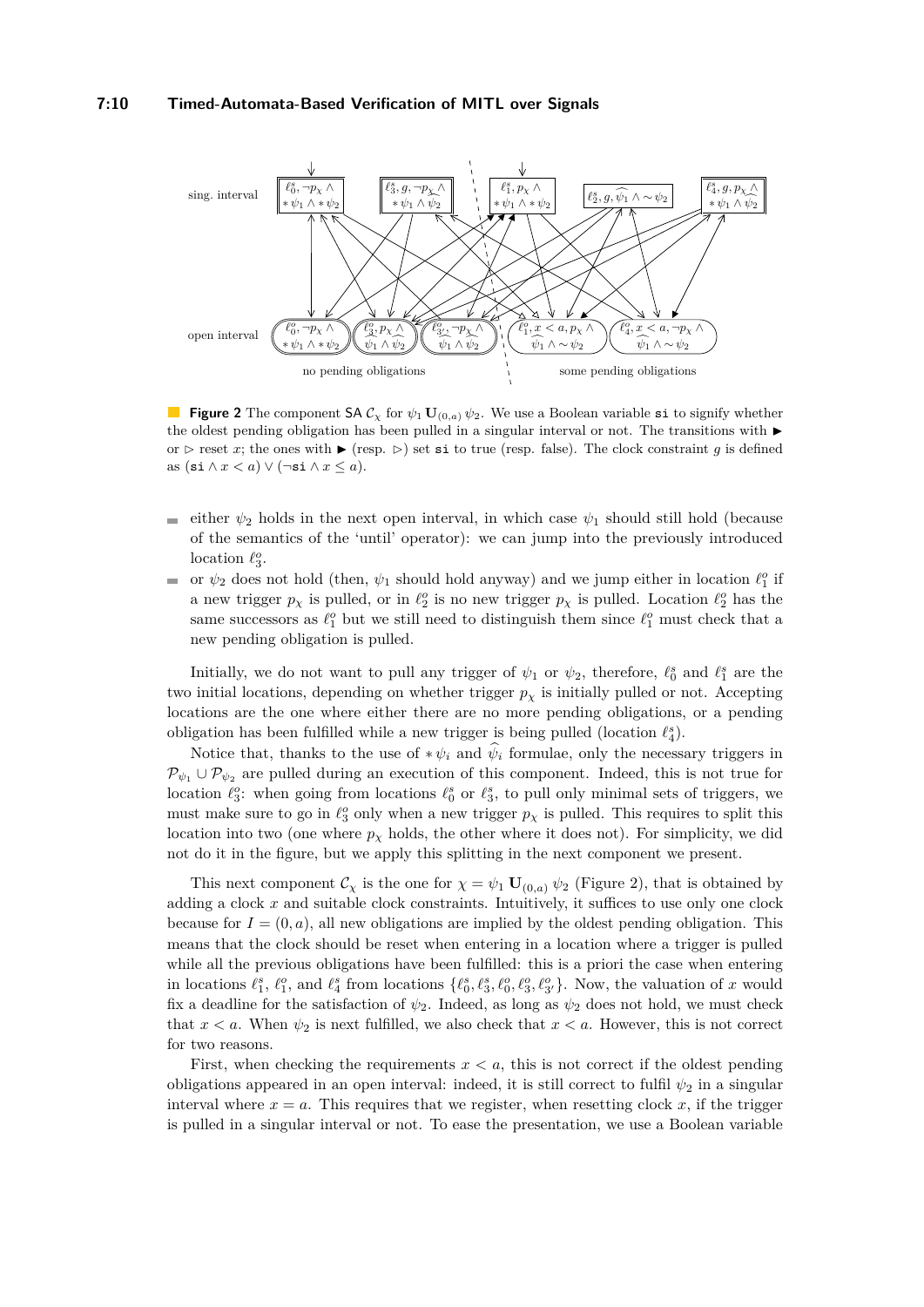si to record that the trigger has been pulled in a singular interval. Pictorially, we use transitions with  $\blacktriangleright$  heads to reset the clock *x* and setting si to true, while transitions with  $\triangleright$  heads reset clock *x* and set si to false. Then, the clock constraint that must be checked in singular interval (whether or not  $\psi_2$  is currently fulfilled) is not  $x < a$  but g defined by  $(\textbf{s} \textbf{i} \wedge x < a) \vee (\neg \textbf{s} \textbf{i} \wedge x \le a)$ : in particular, the guard *g* in location  $\ell_2^s$  models the fact that if the oldest obligation has been triggered in an open interval (si is false), it is not a contradiction to not yet fulfil  $\psi_2$  at time  $x = a$ , but then, the only fireable transitions are the one towards  $\ell_3^o$  and  $\ell_{3'}^o$  where  $\psi_2$  then holds. This also explains why guard *g* does not need to be checked when entering in  $\ell_3^o$  and  $\ell_{3'}^o$ .

Second, this cannot be done as such when entering location  $\ell_4^s$  since the guard *g* must be checked *before* resetting clock *x* that records the deadline of the next pending obligation. Indeed, we simply delay the reset and modification of variable si to the next transition towards  $\ell_1^o$  or  $\ell_4^o$ .

The component for  $\psi_1 \mathbf{U}_{(0,a]} \psi_2$  is similar and hence omitted. The components for 'release' operators follow the same pattern as the ones for 'until'. Due to lack of space, we present them in Appendix [B.](#page-18-1) Then:

**Proposition 7.** For each  $\chi \in \Phi$ , the component  $\mathcal{C}_{\chi}$  accepts exactly all signals  $\gamma$  over  $2^{\mathsf{APUAP_{\Phi}}}$  *such that*  $\gamma, t \models p_{\chi} \Rightarrow \mathsf{Expand}_{\chi}$  *for all*  $t \in \mathbb{R}_{\geq 0}$  *(where*  $\mathsf{Expand}_{\chi}$  *is one of the formulae in Proposition [5\)](#page-7-0).*

Finally, we need a simple initial component  $\mathcal{C}_{init}$  which enforces  $\hat{\varphi}$  at  $t = 0$  and  $*\varphi$  at all  $t > 0$ , as suggested by Proposition [5.](#page-7-0) We can now state the main theorem of this section.

<span id="page-10-1"></span>**Find Theorem 8.** proj<sub>AP</sub>  $\Big(\mathcal{S}(\mathcal{C}_{init}\times\prod_{\chi\in\Phi}\mathcal{C}_{\chi})\Big)=\mathcal{S}(\varphi).$ 

# <span id="page-10-0"></span>**4 From signal automata to timed automata**

In this section, we provide a new approach to check the emptiness of *signal* automata that can be implemented by relying on existing tools for *timed* automata. To this end, we explain how to encode an SA  $\mathcal A$  into a timed automaton  $\mathcal B^{\mathcal A}$  that accepts exactly the 'timed words' counterparts of the signals accepted by A. Moreover, the construction can be used in a compositional manner: if  $A$  is the product of a number of component SAs,  $B^A$  can be obtained as the product of the TAs that result from applying the construction to the components of  $\mathcal{A}$ . As the construction is *emptiness-preserving*, it can serve as a bridge between the MITL-to-SA translation in the previous section and existing TA-based tools. We start by recalling the formal definition of timed automata.

**Timed words and timed automata.** A *time sequence* is an infinite sequence  $\bar{\tau} = \tau_0 \tau_1 \tau_2 \dots$ of non-negative reals (called *timestamps*) such that (1)  $\tau_0 = 0$ ; (2) for all  $i \geq 0$ ,  $\tau_i \leq \tau_{i+1}$ ; (3) for all  $t \in \mathbb{R}_{\geq 0}$ , there is some  $i \geq 0$  such that  $\tau_i > t$ . A *timed word*  $\rho = (\overline{\sigma}, \overline{\tau})$  over  $2^{\mathsf{AP}}$  is a pair of a state sequence  $\bar{\sigma}$  over  $2^{AP}$  and a time sequence  $\bar{\tau}$ . Alternatively, we may see  $\rho$  as an infinite sequence  $(\sigma_0, \tau_0)(\sigma_1, \tau_1)(\sigma_2, \tau_2) \cdots$  of *events*  $(\sigma_i, \tau_i)$ . We now define timed automata, with generalised acceptance conditions as before (used by [\[27\]](#page-16-9) in the untimed setting).

- ▶ **Definition 9.** A *timed automaton* (TA) over  $2^{AP}$  is a tuple  $A = (L, L_0, X, \Delta, \mathcal{F})$  where
- $\blacksquare$  *L* is a finite set of locations;
- $L_0 \subseteq L$  is the set of initial locations;
- $\blacksquare$  *X* is a finite set of clocks;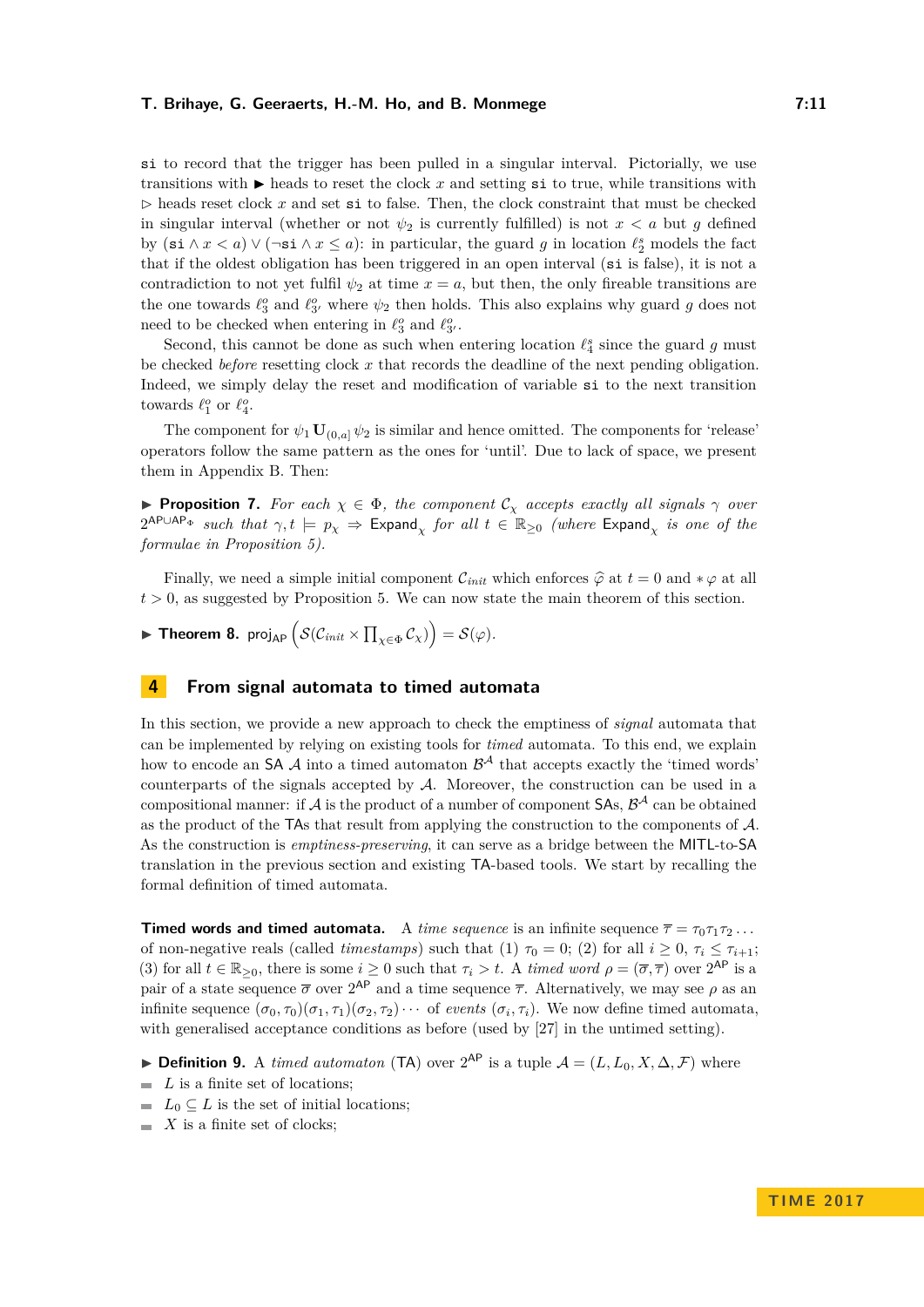#### **7:12 Timed-Automata-Based Verification of MITL over Signals**

 $\Delta \subseteq L \times 2^{2^{AP}} \times \mathcal{G}(X) \times 2^{X} \times L$  is the set of transitions;  $\mathcal{F} \subseteq 2^L$  is the family of sets of accepting locations.

A *run*  $\pi$  of A on a timed word  $\rho = (\sigma_0, \tau_0)(\sigma_1, \tau_1)(\sigma_2, \tau_2) \cdots$  over  $2^{AP}$  is an infinite sequence

$$
(\ell_0, v_0) \xrightarrow[\sigma_0, d_0]{\lambda_1} (\ell_1, v_1) \xrightarrow[\sigma_1, d_1]{\lambda_2} (\ell_2, v_2) \xrightarrow[\sigma_2, d_2]{\lambda_3} \cdots
$$

where, for all  $i \geq 0$ : (1)  $\ell_i$  is a location of A; (2)  $v_i$  is a valuation of X; (3)  $d_i = \tau_i - \tau_{i-1}$ (assuming  $\tau_{-1} = 0$ ) (4)  $\lambda_i \subseteq X$ ; and that satisfies the following:

- **Initiality:**  $\ell_0 \in L_0$ ; and
- **Consecution:** for all  $i \geq 0$ :  $(\ell_i, \phi, g, \lambda_{i+1}, \ell_{i+1}) \in \Delta$  with  $\sigma_i \in \phi$  and  $v_i + d_i \models g$ ; and
- **Timing:** for all  $i \ge 0$ ,  $v_{i+1} = (v_i + d_i)[\lambda_{i+1} \leftarrow 0].$

We say that  $\pi$  is *accepting* if for all accepting sets  $F \in \mathcal{F}$ , the set  $\{i \mid \ell_i \in F\}$  is infinite. A timed word  $\rho$  is *accepted* by A if there is an accepting run of A on  $\rho$ . We write  $\mathcal{L}(\mathcal{A})$  for the set of timed words accepted by A. For two TAs  $A_1$  and  $A_2$ , we denote by  $A_1 \times A_2$  their (synchronous) product [\[2\]](#page-15-0). In particular, we have  $\mathcal{L}(\mathcal{A}_1 \times \mathcal{A}_2) = \mathcal{L}(\mathcal{A}_1) \cap \mathcal{L}(\mathcal{A}_2)$ .

**Translation from** SA **to** TA**.** We first explain how we map signals to timed words. To do so, we select a bipartite state sequence *κ* corresponding to *γ*, and we express the state changes along  $\kappa$  in a timed word. Formally, for a signal  $\gamma$  and a timed state sequence  $\kappa = (\sigma_0, I_0)(\sigma_1, I_1) \cdots$  s.t.  $\kappa \in [\![\gamma]\!]^{bp}$  (i.e.,  $I_i$  is singular for all even  $i \geq 0$ ), we define:

 $[\kappa]_{tw} = (\sigma_0, \sup(I_0))(\sigma_1, \inf(I_1))(\sigma_2, \sup(I_2))(\sigma_3, \inf(I_3)) \cdots$ 

Note that we represent a state change at time *t* by two events with timestamp *t* (note that  $\sup(I_i) = \inf(I_{i+1})$  for each even  $i \geq 0$ ). Abusing notations, we write  $[\gamma]_{tw} = {\kappa \in \mathbb{R}^d}$   $\forall$  $[\![\gamma]\!]^{bp}$  and  $[\![\mathcal{S}]\!]_{tw} = \bigcup_{\gamma \in \mathcal{S}} [\gamma]_{tw}$  for a set S of signals.

<span id="page-11-0"></span>**Proposition 10.** *Given a (bipartite)* SA A, we can construct a TA  $\mathcal{B}^{\mathcal{A}}$  such that  $\mathcal{L}(\mathcal{B}^{\mathcal{A}})$  =  $[\mathcal{S}(\mathcal{A})]_{tw}$ *. In particular, if*  $\mathcal{A} = \mathcal{A}_1 \times \cdots \times \mathcal{A}_n$  then  $\mathcal{L}(\mathcal{B}^{\mathcal{A}_1} \times \cdots \times \mathcal{B}^{\mathcal{A}_n}) = [\mathcal{S}(\mathcal{A})]_{tw}$ *.* 

**Proof (Sketch).** For a clock constraint  $g \in \mathcal{G}(X)$ , let  $g^{\leftarrow}$  be the clock constraint obtained from *q* by replacing all clauses of the form ' $x < c$ ' with ' $x < c$ ' and all ' $x > c$ ' with ' $x > c$ '. Likewise, let  $g \to b$  be the clock constraint obtained from *g* by replacing all ' $x < c$ ' with ' $x \leq c$ ' and all ' $x \geq c$ ' with ' $x > c$ '. The following statements hold (for a valuation *v* of *X*):

- $v \models q^{\leftarrow}$  if and only if for some  $\delta \in \mathbb{R}_{>0}$ , we have  $v + t \models q$  for all  $t \in (0, \delta]$ .
- $v \models g^{\rightarrow}$  if and only if for some  $\delta \in \mathbb{R}_{>0}$ , we have  $v' \models g$  for all valuations  $v'$  of *X* such that  $v' + t = v$  for some  $t \in (0, \delta]$ .

In what follows, we write  $g[\lambda \leftarrow 0]$  for the clock constraint obtained from *g* by replacing all occurrences of clocks  $x \in \lambda$  with 0. For  $\mathcal{A} = (L, L_0, \alpha, X, \beta, \Delta, \mathcal{F})$  (which by assumption is bipartite and  $L = L^s \oplus L^o$ , define  $\mathcal{B} = (L^{\mathcal{A}}, L_0^{\mathcal{A}}, X^{\mathcal{A}}, \Delta^{\mathcal{A}}, \mathcal{F}^{\mathcal{A}})$  where

$$
L^{\mathcal{A}} = \{ \ell^s \mid \ell \in L^s \} \cup \{ \ell^s, \ell^o, \ell^o \mid \ell \in L^o \} \cup \{ \ell^{init} \};
$$
  
=  $L_0^{\mathcal{A}} = \{ \ell^{init} \};$ 

- $\blacksquare$  *X*<sup>A</sup> = *X* ∪ {*y*} where *y* is a fresh clock;  $\Delta^{A} = \{(\ell^{init}, \alpha(\ell), \beta(\ell) \land y = 0, \emptyset, \ell^{s}) \mid \ell \in L_{0}\}\$  $\cup$  { $(\ell_1^s, \alpha(\ell_2), \beta(\ell_2) \in [\lambda \leftarrow 0] \land y = 0, \lambda, \ell_2^o) \mid (\ell_1, \lambda, \ell_2) \in \Delta$ }  $\cup$  { $(\ell_1^o, \alpha(\ell_2), \beta(\ell_1) \rightarrow \land \beta(\ell_2)[\lambda \leftarrow 0] \land y > 0, \lambda \cup \{y\}, \ell_2^s) \mid (\ell_1, \lambda, \ell_2) \in \Delta\}$  $\cup$  { $(\ell^o, \alpha(\ell), \beta(\ell)^{\rightarrow} \land \beta(\ell)[\lambda \leftarrow 0] \land y > 0, \lambda \cup \{y\}, \ell^s) \mid \ell \in L^o$ }  $\cup$  { $(\ell^s, \alpha(\ell), \beta(\ell) \in [\lambda \leftarrow 0] \land y = 0, \lambda, \ell^o) \mid \ell \in L^o$ }
	- $\cup$  { $(\ell^o, \alpha(\ell), \beta(\ell)^{\rightarrow} \land \beta(\ell)[\lambda \leftarrow 0] \land y > 0, \lambda \cup \{y\}, \ell^s) \mid \ell \in L^o$ }
	- $\cup$  { $(\ell_1^o, \alpha(\ell_2), \beta(\ell_1) \rightarrow \land \beta(\ell_2)[\lambda \leftarrow 0] \land y > 0, \lambda \cup \{y\}, \ell_2^s) \mid (\ell_1, \lambda, \ell_2) \in \Delta\}$

$$
\mathbb{I} \quad \mathcal{F}^{\mathcal{A}} = \{ \{ \ell^s \mid \ell \in L^s \cap F \} \cup \{ \ell^o \mid \ell \in L^o \cap F \} \mid F \in \mathcal{F} \}.
$$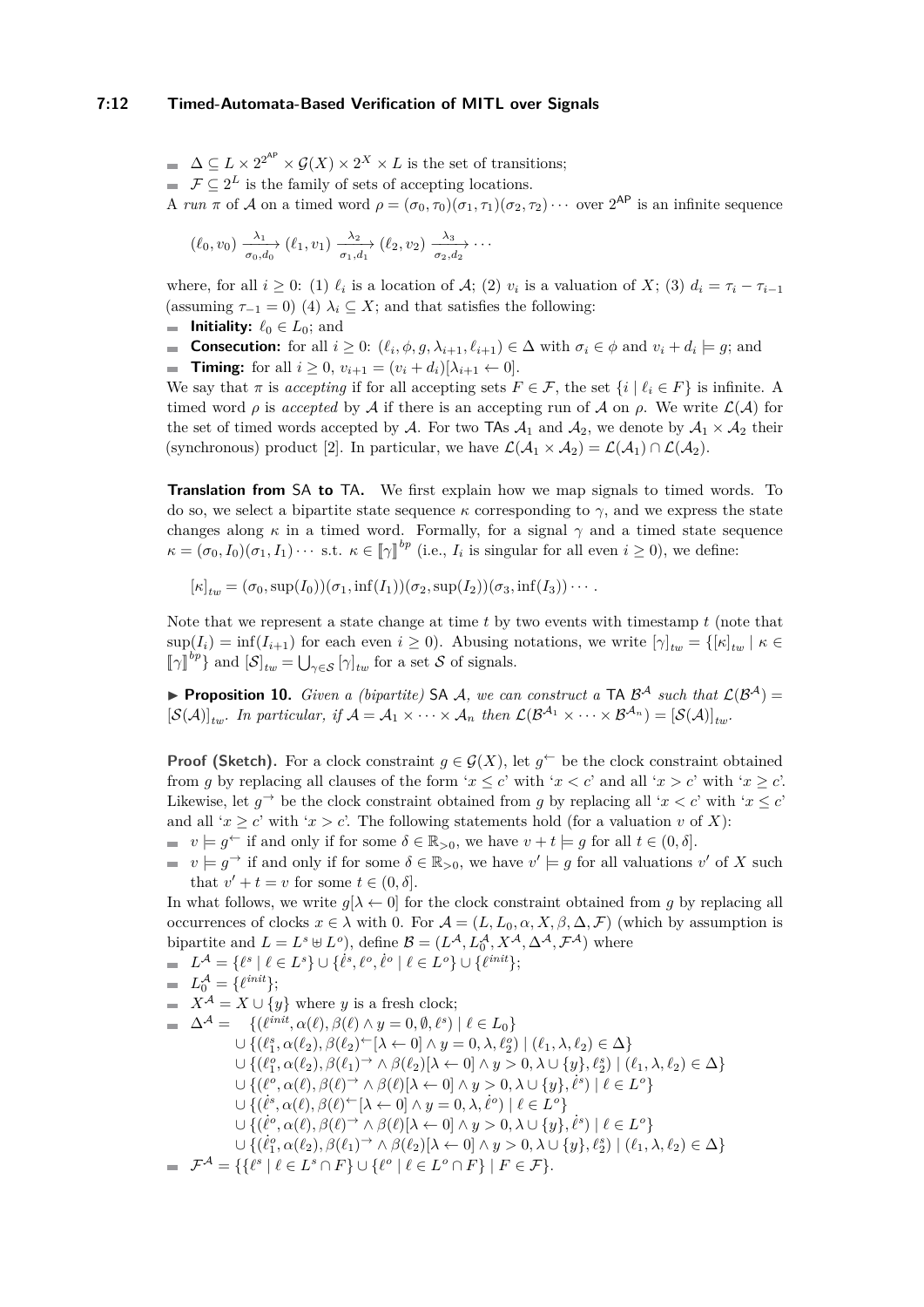<span id="page-12-3"></span>

**Figure 3** The component TA  $\mathcal{B}_{\chi}$  for  $\chi = \varphi_1 \mathbf{U}_{(0,a)} \varphi_2$ . We use a Boolean variable si to signify whether the current  $p_{\chi}$ -interval is left-closed. The transitions with  $\blacktriangleright$  (respectively,  $\triangleright$ ) set si to true (respectively, false). The clock constraint *g* is defined as  $(\text{si } \wedge x \le a) \vee (\neg \text{si } \wedge x \le a)$ .

Intuitively, the 'dotted' locations  $\dot{\ell}^s$ ,  $\dot{\ell}^o$  are used to allow interleaving and stuttering as A stays in  $\ell \in L^o$ : this is crucial to make the asynchronous product  $\mathcal{A}_1 \times \cdots \times \mathcal{A}_n$  and the synchronous product  $\mathcal{B}^{\mathcal{A}_1} \times \cdots \times \mathcal{B}^{\mathcal{A}_n}$  match. Finally, for pragmatic reasons, we make suitable modifications to  $\beta$  to obtain a *strongly non-Zeno* TA  $\beta^{\mathcal{A}}$  (i.e. a TA in which time progresses), as in  $[22]$ .

The proposition above works for any (bipartite) SA. For  $\mathcal{C}_{init}$  or each component  $\mathcal{C}_{\chi}$  $(\chi \in \Phi)$  in the previous section, however, we can suppress all the 'dotted' locations  $\dot{\ell}^s$ ,  $\dot{\ell}^o$  and build a much simpler TA (which we denote by  $\mathcal{B}_{init}$  or  $\mathcal{B}_{\chi}$ , respectively).<sup>[5](#page-12-2)</sup> Our main result can then be stated as the following theorem, where the projection operator proj is defined in a similar way as in the setting of signals.

<span id="page-12-0"></span> $\blacktriangleright$  Theorem 11. proj $_{\sf AP}$   $\left( \mathcal{L}(\mathcal{B}^{\mathcal{A}} \times \mathcal{B}_{init} \times \prod_{\chi \in \Phi} \mathcal{B}_{\chi}) \right) =$  proj $_{\sf AP}$   $\left( \left[ \mathcal{S}(\mathcal{A} \times \mathcal{C}_{init} \times \prod_{\chi \in \Phi} \mathcal{C}_{\chi}) \right]_{\star \omega} \right)$ *for any given* SA A *over* 2<sup>AP∪AP</sup>⊕ *whose propositional constraints can be written as Boolean combinations over*  $AP$  *(i.e. do not involve atomic propositions in*  $AP_{\Phi}$ *).* 

As an example, the component TA  $\mathcal{B}_{\chi}$  for  $\chi = \psi_1 \mathbf{U}_{(0,a)} \psi_2$  (in which we use a new atomic proposition *psing* that holds on 'singular' transitions) is depicted in Figure [3.](#page-12-3)

## <span id="page-12-1"></span>**5 Implementation and experiments**

We have implemented the translation as an extension of our tool MIGHTYL [\[14\]](#page-15-12). Given a formula  $\varphi$  over AP in MITL,<sup>[6](#page-12-4)</sup> the tool generates the model TA  $\mathcal{B}^{\mathcal{A}}$  where  $\mathcal{A}$  is a universal SA over  $2^{AP\cup AP_{\Phi}}$ , the initial component TA  $B_{init}$ , and the corresponding component TAs  $B_{\chi}$ for each temporal subformula  $\chi$  of  $\varphi$  in the UPPAAL XML format. The user can, of course, replace  $\mathcal{B}^{\mathcal{A}}$  with the model TA M of their choice and perform model-checking with existing TA-based tools.[7](#page-12-5) Our implementation is publicly available and can be executed directly on the webpage: <http://www.ulb.ac.be/di/verif/mightyl>. In the following experiments,

<span id="page-12-2"></span>Alternatively, one may translate  $\neg \varphi$  into a 'pointwise' formula and invoke the approach in [\[14\]](#page-15-12) directly; the number of temporal subformulae (and hence the number of clocks) would be doubled, however.

<span id="page-12-4"></span><sup>6</sup> More precisely, our tool accepts all temporal operators that are labelled with intervals of the form  $(0, \infty)$ ,  $[0, \infty)$ ,  $(0, a)$ ,  $[0, a)$ ,  $(0, a)$  or  $[0, a]$ . If 0 is included in the interval, the temporal operator is given a *weak-future* interpretation [\[39\]](#page-17-8), e.g.,  $\psi_1 \mathbf{U}_{[0,a)}^w \psi_2 \iff \psi_2 \lor (\psi_1 \land \psi_1 \mathbf{U}_{(0,a)} \psi_2)$ . Remember that general MITL formulae can be rewritten into formulae of this fragment, e.g.,  $\mathbf{F}_{(a,\infty)}\psi \iff \mathbf{G}_{(0,a)}\mathbf{F}\psi$ .

<span id="page-12-5"></span><sup>&</sup>lt;sup>7</sup> We require M to be strongly non-Zeno and  $\mathcal{L}(\mathcal{M}) = [\mathcal{S}(\mathcal{A})]_{tw}$  where A is an SA over  $2^{AP\cup AP_{\Phi}}$  that satisfies the conditions in Theorem [11.](#page-12-0)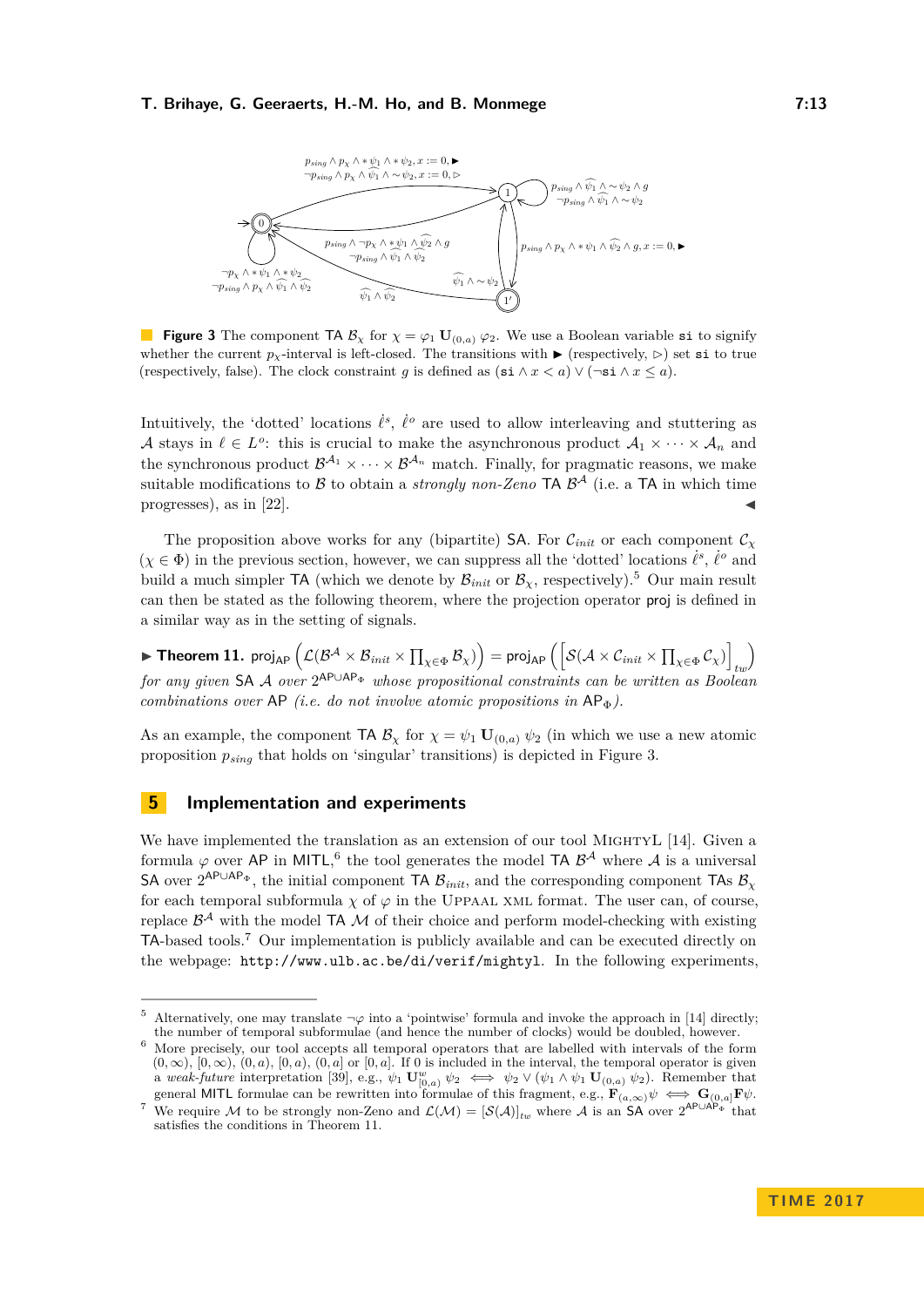# **7:14 Timed-Automata-Based Verification of MITL over Signals**

<span id="page-13-0"></span>**Table 1** Execution times for the 'parametric formulae' benchmark set. The columns 'Pointwise' correspond to the approach of [\[14\]](#page-15-12) and the columns 'Continuous' correspond to the approach of this article (where OOM stands for out-of-memory). The three numbers of each entry correspond to the time taken by OPAAL to translate UPPAAL XML into C++, the time taken by the  $g$ ++ compiler, and the actual model-checking time taken by LTSmin, respectively.

| Formula              | Continuous         | Pointwise         | Formula              | Continuous                                     | Pointwise                                      |  |
|----------------------|--------------------|-------------------|----------------------|------------------------------------------------|------------------------------------------------|--|
| $F(5, [0, \infty))$  | 0.41s/1.03s/0.16s  | 0.36s/1.07s/0.16s | $G(5, [0, \infty))$  | 0.45s/1.04s/0.32s                              | 0.35s/1.02s/0.28s                              |  |
| $F(10, [0, \infty))$ | 0.74s/1.31s/0.35s  | 0.62s/1.23s/0.32s | $G(10,[0,\infty))$   | 0.77s/1.29s/43.46s                             | 0.63s/1.20s/39.31s                             |  |
| F(5, [0, 5])         | 0.61s/1.16s/0.18s  | 0.40s/1.04s/0.13s | G(5, [0, 5])         | 1.11s/1.43s/0.45s                              | 0.52s/1.10s/0.29s                              |  |
| F(10,[0,5])          | 1.18s/1.53s/0.43s  | 0.72s/1.29s/8.26s | G(10,[0,5])          | 2.16s/2.06s/98.76s                             | 0.91s/1.44s/17.71s                             |  |
| $F(2,(5,\infty))$    | 0.66s/1.17s/0.18s  | 0.22s/0.89s/0.04s | $G(2,(5,\infty))$    | 0.44s/1.07s/0.12s                              | 0.20s/0.88s/0.07s                              |  |
| $F(5,(5,\infty))$    | 1.48s/1.73s/3.02s  | 0.36s/1.01s/0.15s | $G(5, (5, \infty))$  | 0.93s/1.41s/2.77s                              | 0.34s/1.03s/0.27s                              |  |
| $F(10,(5,\infty))$   | <b>OOM</b>         | 0.63s/1.21s/0.31s | $G(10, (5, \infty))$ | <b>OOM</b>                                     | 0.60s/1.20s/13.30s                             |  |
| $U(5, [0, \infty))$  | 0.36s/0.98s/0.19s  | 0.32s/1.01s/0.06s | $R(5, [0, \infty))$  | 0.38s/1.00s/0.26s                              | $0.30\mathrm{s}/0.97\mathrm{s}/0.23\mathrm{s}$ |  |
| $U(10, [0, \infty))$ | 0.67s/1.23s/0.25s  | 0.57s/1.19s/0.26s | $R(10,[0,\infty))$   | 0.70s/1.26s/8.12s                              | 0.56s/1.18s/9.74s                              |  |
| U(5, [0, 5])         | 0.54s/1.08s/0.08s  | 0.35s/0.99s/0.08s | R(5, [0, 5])         | 0.93s/1.32s/0.30s                              | 0.41s/1.01s/0.24s                              |  |
| U(10,[0,5])          | 1.08s/1.46s/0.40s  | 0.65s/1.24s/2.96s | R(10,[0,5])          | 1.96s/1.93s/3.59s                              | 0.81s/1.32s/19.21s                             |  |
| $U(2,(5,\infty))$    | 0.41s/1.02s/0.13s  | 0.18s/0.85s/0.03s | $R(2,(5,\infty))$    | $0.31\mathrm{s}/0.92\mathrm{s}/0.05\mathrm{s}$ | 0.17s/0.86s/0.03s                              |  |
| $U(5,(5,\infty))$    | 1.40s/1.63s/12.17s | 0.33s/0.97s/0.10s | $R(5, (5, \infty))$  | 0.93s/1.36s/0.37s                              | 0.32s/0.97s/0.23s                              |  |
| $U(10,(5,\infty))$   | <b>OOM</b>         | 0.59s/1.17s/0.29s | $R(10, (5, \infty))$ | <b>OOM</b>                                     | 0.53s/1.17s/18.99s                             |  |

we use LTSmin [\[30\]](#page-16-15) (with opaal [\[34\]](#page-17-9), which enables support for Uppaal xml files) as the back-end model checker and report its execution times (using only a single core) on a Pentium B970 (2*.*3GHz) machine with 6GB RAM running Ubuntu 17*.*04. We omit the execution times for MightyL as it is less than 0*.*1s on all our benchmarks.

**Satisfiability of parametric formulae.** We consider the satisfiability of a set of parametric MITL formulae modified from [\[24,](#page-16-16) [13\]](#page-15-7). The goal of this benchmark set is to give a rough comparison between the performance of our approach in the *pointwise* semantics (the original aim of MIGHTYL; we refer the reader to  $[39, 14]$  $[39, 14]$  $[39, 14]$  for more details) with that in the continuous semantics (this article). For  $k \geq 2$  and an interval *I*, let:

 $F(k, I) = \bigwedge_{i=1}^{k} \mathbf{F}_{I}^{w} p_{i},$  $G(k, I) = \bigwedge_{i=1}^{k} \mathbf{G}_{I}^{w} p_{i},$  $U(k, I) = (\ldots (p_1 \mathbf{U}_I^w p_2) \mathbf{U}_I^w \ldots) \mathbf{U}_I^w p_k,$  $R(k, I) = (\ldots (p_1 \mathbf{R}_I^w p_2) \mathbf{R}_I^w \ldots) \mathbf{R}_I^w p_k,$ 

where  $\mathbf{F}_I^w$ ,  $\mathbf{G}_I^w$ , etc., are *weak-future* temporal operators [\[39\]](#page-17-8). The formulae in the benchmark set are given in Table [1.](#page-13-0) For the pointwise case, these are the actual formulae that we pass to MightyL; for the continuous case, standard rewriting rules are applied to handle the lower-bound temporal operators (e.g.  $\mathbf{F}_{(5,\infty)}p \iff \mathbf{G}_{(0,5]} \mathbf{F}p$ ).<sup>[8](#page-13-1)</sup> From the execution times in Table [1,](#page-13-0) it is evident that OPAAL and  $g++$  are not performance bottlenecks. For smaller formulae, the times taken by LTSmin are very short. For larger formulae, however, as LTSmin uses depth-first search for opaal-generated models, it sometimes goes very deep into the state space and results in out-of-memory.

<span id="page-13-1"></span><sup>8</sup> Of course, the resulting formulae are interpreted over signals, in contrast to their pointwise counterparts; but we expect the computational efforts needed to check their satisfiability to be similar.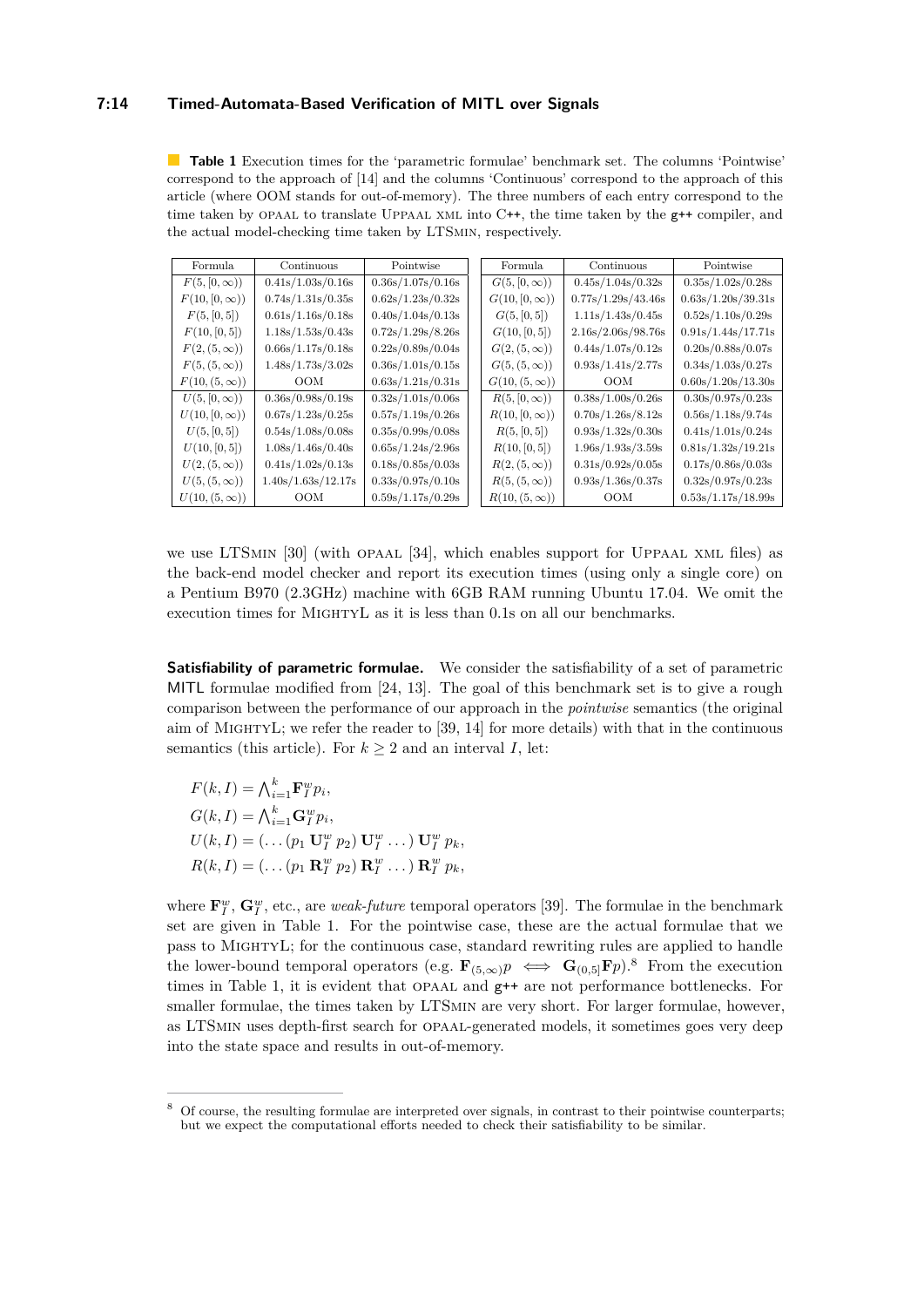| Formula                                                                                                                      | Our approach | Our approach $w$ /o minimality | $\left[19\right]$ |
|------------------------------------------------------------------------------------------------------------------------------|--------------|--------------------------------|-------------------|
| $\phi_1 = \mathbf{F}_{[0,30]} p_1 \wedge \mathbf{F}_{[0,20]} p_1$                                                            | 6.06s        | 7.50s                          | $14\mathrm{s}$    |
| $\phi_2 = \mathbf{F}_{[0,30]}(p_1 \Rightarrow \mathbf{G}_{[0,20]}p_1)$                                                       | 3.08s        | 4.36s                          | 7s                |
| $\phi_4 = \mathbf{G}_{[0,40]} p_1 \wedge \mathbf{G}_{[0,40]} \mathbf{F}_{[0,10]} p_1$                                        | 7.10s        | 38.15s                         | 29s               |
| $\phi_5 = \mathbf{F}_{[0,40]}(p_1 \vee p_3) \wedge \mathbf{F}_{[0,40]}p_2 \wedge \mathbf{F}_{[0,40]} \mathbf{G}_{[0,30]}p_1$ | 12.04s       | >1200s                         | 126s              |

<span id="page-14-0"></span>**Table 2** Execution times for the satisfiability, validity and redundancy checks in [\[19\]](#page-16-17).

<span id="page-14-1"></span><sup>¬</sup>*`* ∧ ¬*on* ∧ ¬*off* <sup>¬</sup>*`* ∧ ¬*on* ∧ ¬*off* <sup>¬</sup>*`* ∧ ¬*on* ∧ ¬*off* <sup>∧</sup>  $x = 5$  $\overline{\mathcal{A} \circ \mathcal{A} \circ \mathcal{A}}$  **off**  $\mathcal{A}$   $\overline{\mathcal{A} \circ \mathcal{A}}$   $\overline{\mathcal{A} \circ \mathcal{A}}$   $\overline{\mathcal{A} \circ \mathcal{A}}$   $\overline{\mathcal{A} \circ \mathcal{A}}$   $\overline{\mathcal{A} \circ \mathcal{A}}$   $\overline{\mathcal{A} \circ \mathcal{A}}$   $\overline{\mathcal{A} \circ \mathcal{A}}$   $\overline{\mathcal{A} \circ \mathcal{A}}$   $\overline{\mathcal{A} \circ \mathcal{A}}$  $x < 5$ *`* ∧ ¬*on* ∧ ¬*off* <sup>∧</sup> *x <* 5

**Figure 4** The SA A*lamp*. The transitions with solid tips reset clock *x*.

**Validity and redundancy of specifications.** We say that an MITL formula  $\varphi$  is *valid* if  $\neg \varphi$ is not satisfiable. If  $\varphi$  is of the form  $\bigwedge_{1\leq i\leq k}\varphi_i$ , we say that the conjunct  $\varphi_i$  is *redundant* in  $\varphi$ if the formula  $(\bigwedge_{1 \leq j \leq k} \varphi_j) \Rightarrow \varphi_i$  is valid. In [\[19\]](#page-16-17), MITL specifications created by non-expert users are checked for satisfiability, validity and redundancy. We report the execution times of our approach on some of their checks in Table [2.](#page-14-0) To see the effect of forcing minimal triggers, we also give the execution times when this is not imposed. We also reproduce the execution times reported in [\[19\]](#page-16-17) in the table; since we do not impose *a priori* bounds on state changes (as opposed to [\[19\]](#page-16-17)) and we use a much less powerful CPU, these numbers are not meant for direct comparison but rather for reference.

**Model-checking a timed lamp.** We consider a case study of a timed lamp from [\[9\]](#page-15-8). The lamp is controlled by two buttons 'on' and 'off', which can only be pressed instantaneously but not simultaneously. The buttons turn the lamp on and off as expected, and the lamp turns off automatically 5 time units after the last time 'on' was pressed. In [\[9\]](#page-15-8), the system is given as an MITL formula (with past temporal operators) over atomic propositions  $\{\ell, on, off\}$ . While we can make use of projections to remove the past temporal operators [\[44,](#page-17-10) [28\]](#page-16-13), it turned out that the resulting formula is too large. For this reason, we model the system directly as an SA A*lamp* (Figure [4\)](#page-14-1). Then, via Proposition [10](#page-11-0) and Theorem [11,](#page-12-0) we perform the same verification tasks as [\[9\]](#page-15-8): (1) checking the emptiness of  $\mathcal{A}_{lamp}$ ; (2) model-checking  $\mathcal{A}_{lamp}$ against  $\varphi_1 = \mathbf{G}_{[0,\infty)} (\mathbf{F}_{[0,5]}(\neg \ell))$ , i.e. the lamp never stays lit for more than 5 time units; (3) model-checking  $\mathcal{A}_{\text{lamp}}$  against  $\varphi_2 = \mathbf{F}_{[0,\infty)} (\mathbf{G}_{[0,5]} \ell) \Rightarrow \mathbf{F}_{[0,\infty)} (\text{on} \wedge \mathbf{F}_{(0,5]} \text{on}),$  i.e. if at some point the light stays on for more than 5 time units, then there is an instant when 'on' is pressed, and then it is pressed again before 5 time units. The execution times (with and without minimality criteria) are given in Table [3,](#page-15-14) where we also reproduce the execution times reported in [\[9\]](#page-15-8). Again, these numbers are not meant to be compared directly.

# **6 Conclusion and future work**

We proposed a translation from MITL to signal automata based on the same principles as our previous work in the pointwise setting [\[14\]](#page-15-12). The main advantages of this translation over the existing ones are that it is compositional and integrates easily with existing tools. To the best of our knowledge, this is the first practical automata-based approach to MITL model-checking over signals. We plan to add to MightyL support for general MITL operators (via rewriting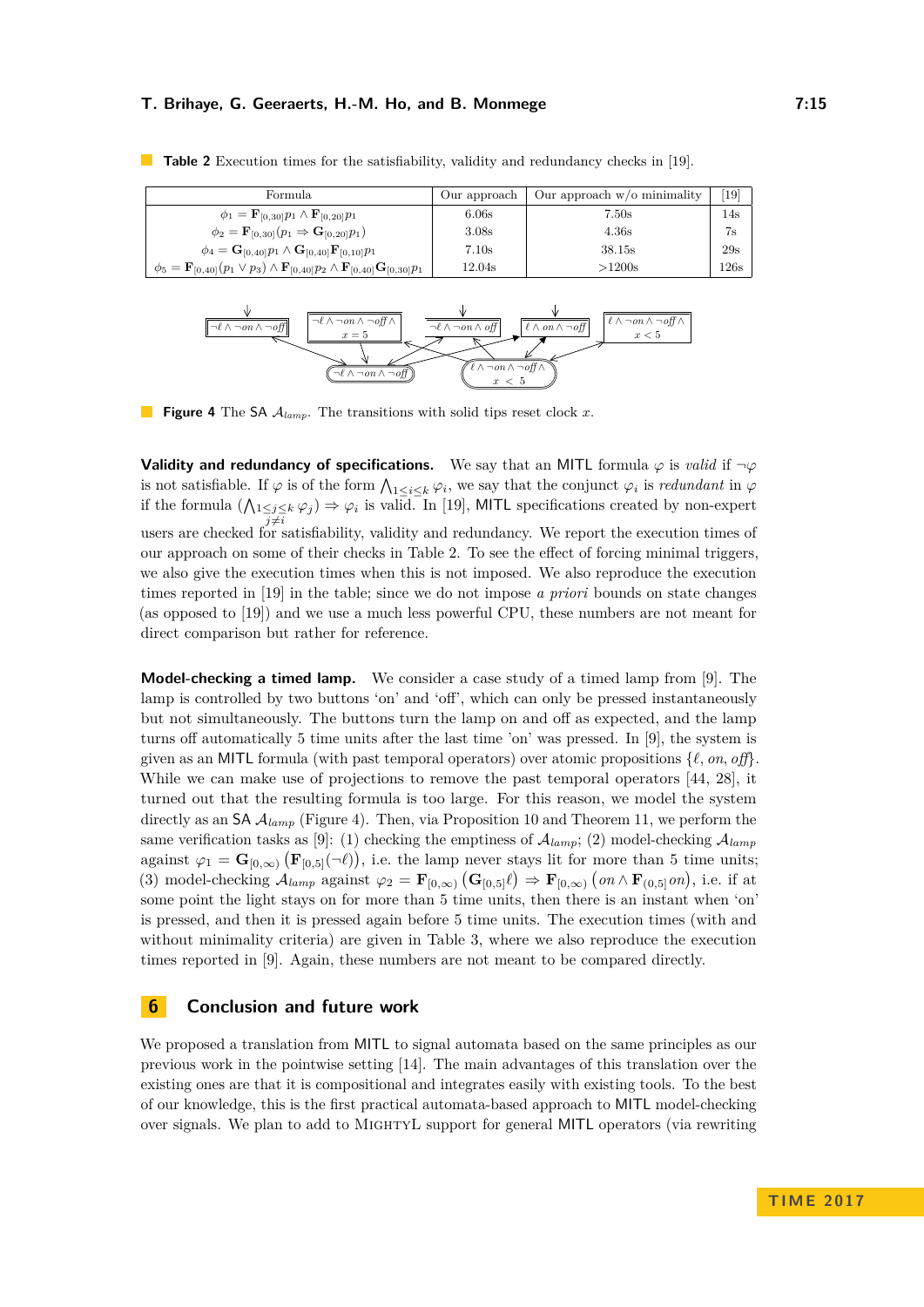## **7:16 Timed-Automata-Based Verification of MITL over Signals**

| Task                                                                                      |       | Our approach $\vert$ Our approach w/o minimality | [9]    |
|-------------------------------------------------------------------------------------------|-------|--------------------------------------------------|--------|
| $\mathcal{S}(\mathcal{A}_{lamp})=\emptyset?$                                              | 1.17s |                                                  | 4.24s  |
| $\mathcal{S}(\mathcal{A}_{lamp} \times \mathcal{A}_{\neg \varphi_1}) = \emptyset?$        | 1.73s | 1.77s                                            | 17.2s  |
| $\mathcal{S}(\mathcal{A}_{\text{lamp}} \times \mathcal{A}_{\neg \varphi_2}) = \emptyset?$ | 2.36s | 13.18s                                           | 257.1s |

<span id="page-15-14"></span>**Table 3** Execution times for the verification tasks in [\[9\]](#page-15-8).

or by components) and other temporal operators (such as those from ECL [\[28\]](#page-16-13)). A possible future theoretical direction is to investigate whether the translation can be generalised (possibly with the techniques in [\[17\]](#page-16-18) or [\[42\]](#page-17-11)) to deal with signals that are not finitely-variable.

**Acknowledgements.** We thank the reviewers of this article for their helpful comments.

#### **References**

- <span id="page-15-4"></span>**1** Rajeev Alur, Costas Courcoubetis, and David Dill. Model-checking in dense real-time. *Information and Computation*, 104(1):2–34, 1993.
- <span id="page-15-0"></span>**2** Rajeev Alur and David L. Dill. A theory of timed automata. *Theoretical Computer Science*, 126(2):183–235, 1994.
- <span id="page-15-5"></span>**3** Rajeev Alur, Tomás Feder, and Thomas A. Henzinger. The benefits of relaxing punctuality. *Journal of the ACM*, 43(1):116–146, 1996.
- <span id="page-15-13"></span>**4** Rajeev Alur and Thomas A. Henzinger. Back to the future: Towards a theory of timed regular languages. In *33rd Annual Symposium on Foundations of Computer Science*, pages 177–186. IEEE, 1992.
- <span id="page-15-9"></span>**5** Rajeev Alur and Thomas A. Henzinger. Real-time logics: Complexity and expressiveness. *Information and Computation*, 104(1):35–77, 1993. [doi:10.1006/inco.1993.1025](http://dx.doi.org/10.1006/inco.1993.1025).
- <span id="page-15-3"></span>**6** Rajeev Alur and Thomas A. Henzinger. A really temporal logic. *Journal of the ACM*, 41(1):181–203, January 1994. [doi:10.1145/174644.174651](http://dx.doi.org/10.1145/174644.174651).
- <span id="page-15-10"></span>**7** Eugene Asarin, Paul Caspi, and Oded Maler. A Kleene theorem for timed automata. In *LICS'97*, pages 160–171. IEEE Computer Society Press, 1997.
- <span id="page-15-11"></span>**8** Ezio Bartocci, Luca Bortolussi, and Laura Nenzi. A temporal logic approach to modular design of synthetic biological circuits. In *CMSB'13*, volume 8130 of *LNCS*, pages 164–177. Springer, 2013. [doi:10.1007/978-3-642-40708-6](http://dx.doi.org/10.1007/978-3-642-40708-6).
- <span id="page-15-8"></span>**9** Marcello M. Bersani, Matteo Rossi, and Pierluigi San Pietro. A tool for deciding the satisfiability of continuous-time metric temporal logic. *Acta Informatica*, 53(2):171–206, 2016. [doi:10.1007/s00236-015-0229-y](http://dx.doi.org/10.1007/s00236-015-0229-y).
- <span id="page-15-2"></span>**10** Patricia Bouyer, Maximilien Colange, and Nicolas Markey. Symbolic optimal reachability in weighted timed automata. In *CAV'16*, volume 9779 of *LNCS*, pages 513–530. Springer, 2016. [doi:10.1007/978-3-319-41528-4](http://dx.doi.org/10.1007/978-3-319-41528-4).
- <span id="page-15-1"></span>**11** Marius Bozga, Conrado Daws, Oded Maler, Alfredo Olivero, Stavros Tripakis, and Sergio Yovine. KRONOS: A model-checking tool for real-time systems (tool-presentation). In *FTRTFT'98*, volume 1486 of *LNCS*, pages 298–302. Springer, 1998. [doi:10.1007/](http://dx.doi.org/10.1007/BFb0055357) [BFb0055357](http://dx.doi.org/10.1007/BFb0055357).
- <span id="page-15-6"></span>**12** Thomas Brihaye, Morgane Estiévenart, and Gilles Geeraerts. On MITL and alternating timed automata. In *FORMATS'13*, volume 8053 of *LNCS*, pages 47–61. Springer, 2013.
- <span id="page-15-7"></span>**13** Thomas Brihaye, Morgane Estiévenart, and Gilles Geeraerts. On MITL and alternating timed automata of infinite words. In *FORMATS'14*, volume 8711 of *LNCS*. Springer, 2014.
- <span id="page-15-12"></span>**14** Thomas Brihaye, Gilles Geeraerts, Hsi-Ming Ho, and Benjamin Monmege. MightyL: A compositional translation from MITL to timed automata. In *CAV'17*, LNCS. Springer, 2017. URL: <https://hal.archives-ouvertes.fr/hal-01525524>.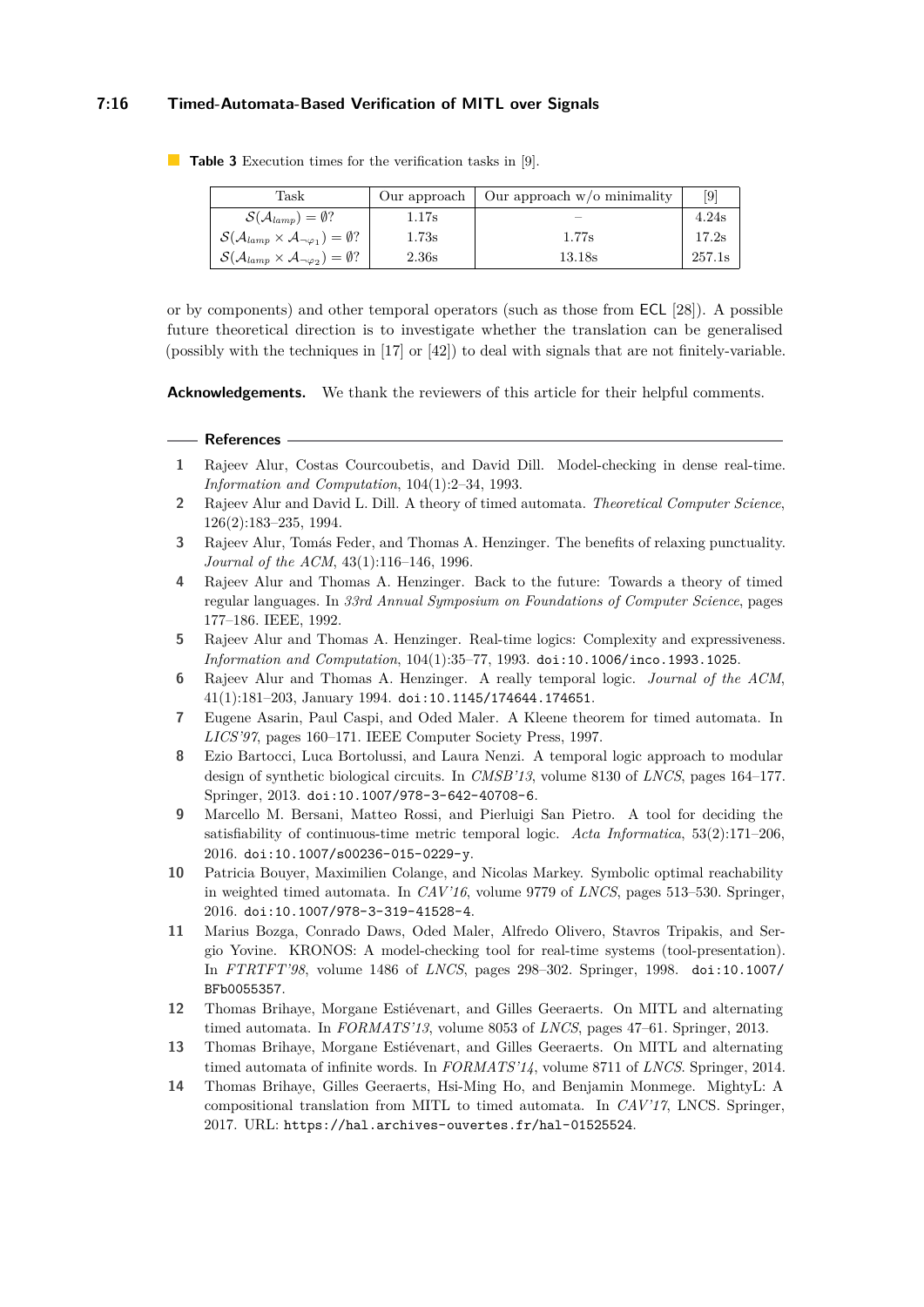- <span id="page-16-2"></span>**15** Peter E. Bulychev, Alexandre David, Kim G. Larsen, and Guangyuan Li. Efficient controller synthesis for a fragment of  $MTL_{0,\infty}$ . *Acta Informatica*, 51(3-4):165–192, 2014. [doi:10.](http://dx.doi.org/10.1007/s00236-013-0189-z) [1007/s00236-013-0189-z](http://dx.doi.org/10.1007/s00236-013-0189-z).
- <span id="page-16-7"></span>**16** Koen Claessen, Niklas Een, and Baruch Sterin. A circuit approach to LTL model checking. In *FMCAD'13*. IEEE, 2013.
- <span id="page-16-18"></span>**17** Julien Cristau. Automata and temporal logic over arbitrary linear time. In *FSTTCS'09*, volume 4 of *LIPIcs*, pages 133–144. Schloss Dagstuhl – Leibniz-Zentrum fuer Informatik, 2009. [doi:10.4230/LIPIcs.FSTTCS.2009.2313](http://dx.doi.org/10.4230/LIPIcs.FSTTCS.2009.2313).
- <span id="page-16-12"></span>**18** Leonardo De Moura and Nikolaj Bjørner. Satisfiability modulo theories: introduction and applications. *Communications of the ACM*, 54(9):69–77, September 2011. [doi:10.1145/](http://dx.doi.org/10.1145/1995376.1995394) [1995376.1995394](http://dx.doi.org/10.1145/1995376.1995394).
- <span id="page-16-17"></span>**19** Adel Dokhanchi, Bardh Hoxha, and Georgios Fainekos. Formal requirement debugging for testing and verification of cyber-physical systems. Research Report 1607.02549, arXiv, 2016.
- <span id="page-16-6"></span>**20** Deepak D'Souza and RM Matteplackel. A clock-optimal hierarchical monitoring automaton construction for mitl. Research Report 2013-1, IIS, 2013. URL: [http://www.csa.iisc.](http://www.csa.iisc.ernet.in/TR/2013/1/lics2013-tr.pdf) [ernet.in/TR/2013/1/lics2013-tr.pdf](http://www.csa.iisc.ernet.in/TR/2013/1/lics2013-tr.pdf).
- <span id="page-16-5"></span>**21** Deepak D'Souza, M Raj Mohan, and Pavithra Prabhakar. Eliminating past operators in metric temporal logic. *Perspectives in Concurrency*, pages 86–106, 2008.
- <span id="page-16-14"></span>**22** A. Pnueli E. Asarin, O. Maler and J. Sifakis. Controller synthesis for timed automata. In *SSC'98*, pages 469–474. Elsevier, 1998.
- <span id="page-16-8"></span>**23** Javier Esparza and Jan Kretínský. From LTL to deterministic automata: A safraless compositional approach. In *CAV'14*, volume 8559 of *LNCS*, pages 192–208. Springer, 2014.
- <span id="page-16-16"></span>**24** Paul Gastin and Denis Oddoux. Fast LTL to Büchi automata translation. In *CAV'01*, volume 2102 of *LNCS*, pages 53–65. Springer, 2001.
- <span id="page-16-11"></span>**25** Marc Geilen. An improved on-the-fly tableau construction for a real-time temporal logic. In *CAV'03*, volume 2725 of *LNCS*, pages 394–406. Springer, 2003. [doi:10.1007/](http://dx.doi.org/10.1007/978-3-540-45069-6_37) [978-3-540-45069-6\\_37](http://dx.doi.org/10.1007/978-3-540-45069-6_37).
- <span id="page-16-10"></span>**26** Marc Geilen and Dennis Dams. An on-the-fly tableau construction for a real-time temporal logic. In *FTRTFT*, volume 1926 of *LNCS*, pages 276–290. Springer, 2000. [doi:10.1007/](http://dx.doi.org/10.1007/3-540-45352-0_23) [3-540-45352-0\\_23](http://dx.doi.org/10.1007/3-540-45352-0_23).
- <span id="page-16-9"></span>**27** Rob Gerth, Doron Peled, Moshe Y. Vardi, and Pierre Wolper. Simple on-the-fly automatic verification of linear temporal logic. In *PSTV'95*, pages 3–18. Chapman & Hall, 1995.
- <span id="page-16-13"></span>**28** Thomas A. Henzinger, Jean-François Raskin, and Pierre-Yves Schobbens. The regular real-time languages. In *ICALP'98*, volume 1443 of *LNCS*, pages 580–591. Springer, 1998. [doi:10.1007/BFb0055086](http://dx.doi.org/10.1007/BFb0055086).
- <span id="page-16-3"></span>**29** Yoram Hirshfeld and Alexander Moshe Rabinovich. Logics for real time: Decidability and complexity. *Fundamenta Informaticae*, 62(1):1–28, 2004.
- <span id="page-16-15"></span>**30** Gijs Kant, Alfons Laarman, Jeroen Meijer, Jaco van de Pol, Stefan Blom, and Tom van Dijk. LTSmin: High-performance language-independent model checking. In *TACAS'15*, volume 9035 of *LNCS*, pages 692–707. Springer, 2015.
- <span id="page-16-1"></span>**31** Roland Kindermann, Tommi A. Junttila, and Ilkka Niemelä. Bounded model checking of an MITL fragment for timed automata. In *ACSD'13*, pages 216–225. IEEE Computer Society, 2013.
- <span id="page-16-4"></span>**32** Dileep Raghunath Kini, Shankara Narayanan Krishna, and Paritosh K. Pandya. On construction of safety signal automata for  $MITL[\mathcal{U}, \mathcal{S}]$  using temporal projections. In *FORMATS*, volume 6919 of *LNCS*, pages 225–239. Springer, 2011. [doi:10.1007/](http://dx.doi.org/10.1007/978-3-642-24310-3_16) [978-3-642-24310-3\\_16](http://dx.doi.org/10.1007/978-3-642-24310-3_16).
- <span id="page-16-0"></span>**33** Ron Koymans. Specifying real-time properties with metric temporal logic. *Real-Time Systems*, 2(4):255–299, 1990.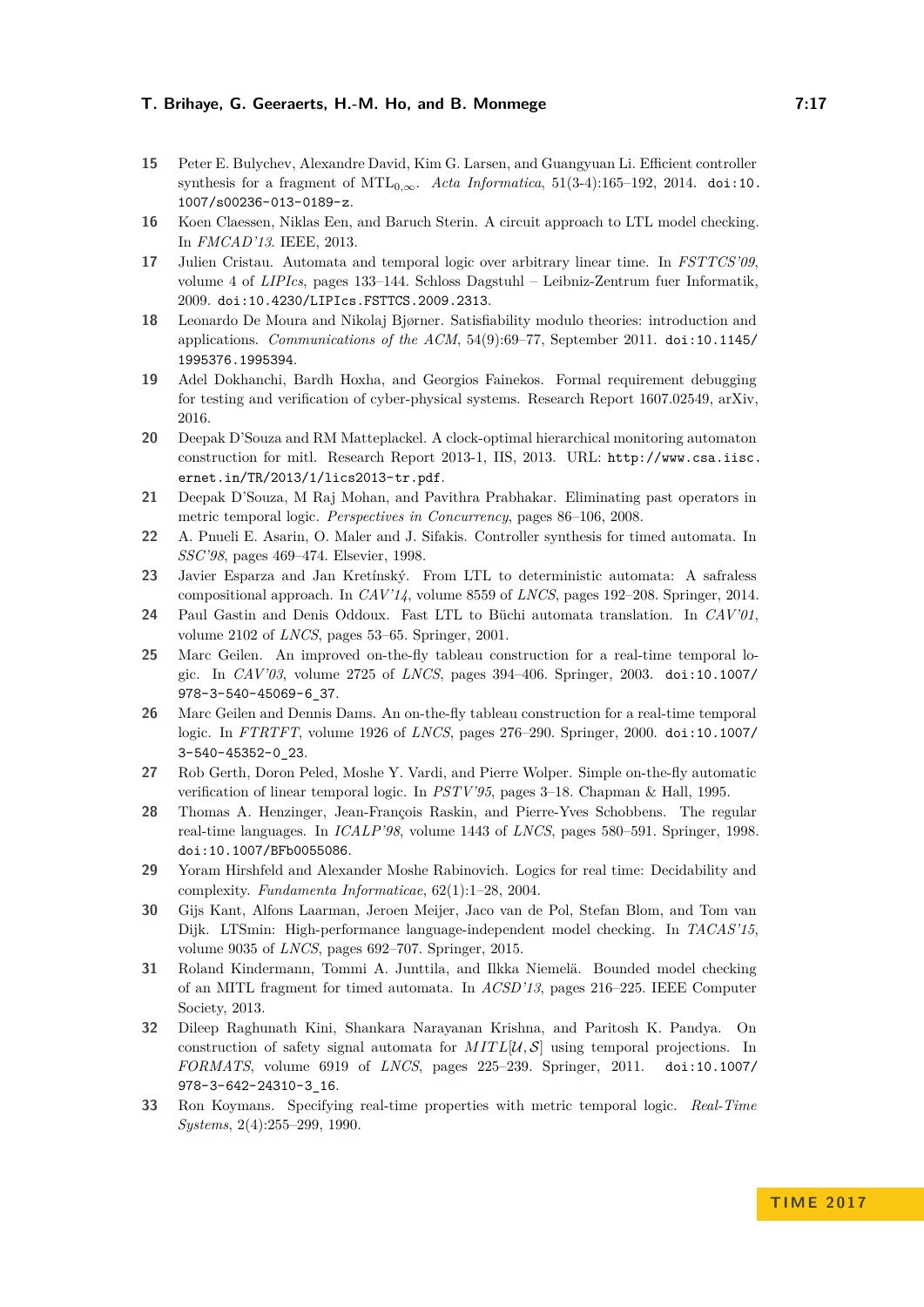#### **7:18 Timed-Automata-Based Verification of MITL over Signals**

- <span id="page-17-9"></span>**34** Alfons Laarman, Mads Chr. Olesen, Andreas Engelbredt Dalsgaard, Kim Guldstrand Larsen, and Jaco van de Pol. Multi-core emptiness checking of timed Büchi automata using inclusion abstraction. In *CAV'13*, volume 8044 of *LNCS*, pages 968–983. Springer, 2013.
- <span id="page-17-0"></span>**35** Kim G. Larsen, Paul Pettersson, and Wang Yi. Uppaal in a nutshell. *International Journal on Software Tools for Technology Transfer*, 1(1–2):134–152, 1997.
- <span id="page-17-2"></span>**36** Oded Maler, Dejan Nickovic, and Amir Pnueli. From MITL to timed automata. In *FORMATS'06*, volume 4202 of *LNCS*, pages 274–289. Springer, 2006.
- <span id="page-17-4"></span>**37** Dejan Nickovic. *Checking Timed and Hybrid Properties: Theory and Applications. (Vérification de propriétés temporisées et hybrides: théorie et applications)*. PhD thesis, Joseph Fourier University, Grenoble, France, 2008.
- <span id="page-17-1"></span>**38** Joël Ouaknine and James Worrell. On the decidability of metric temporal logic. In *LICS'05*, pages 188–197. IEEE Computer Society Press, 2005.
- <span id="page-17-8"></span>**39** Joël Ouaknine and James Worrell. On the decidability and complexity of metric temporal logic over finite words. *Logical Methods in Computer Science*, 3(1), 2007.
- <span id="page-17-5"></span>**40** Amir Pnueli and Aleksandr Zaks. On the merits of temporal testers. In *25 Years of Model Checking*, volume 5000 of *LNCS*, pages 172–195. Springer, 2008. [doi:10.1007/](http://dx.doi.org/10.1007/978-3-540-69850-0_11) [978-3-540-69850-0\\_11](http://dx.doi.org/10.1007/978-3-540-69850-0_11).
- <span id="page-17-3"></span>**41** Vasumathi Raman, Alexandre Donzé, Dorsa Sadigh, Richard M. Murray, and Sanjit A. Seshia. Reactive synthesis from signal temporal logic specifications. In *HSCC'15*, pages 239–248. ACM, 2015.
- <span id="page-17-11"></span>**42** Mark Reynolds. The complexity of the temporal logic with "until" over general linear time. *Journal of Computer and System Sciences*, 66(2):393–426, 2003.
- <span id="page-17-6"></span>**43** Kristin Y. Rozier and Moshe Y. Vardi. A multi-encoding approach for LTL symbolic satisfiability checking. In *FM'11*, volume 6664 of *LNCS*, pages 417–431. Springer, 2011. [doi:10.1007/978-3-642-21437-0](http://dx.doi.org/10.1007/978-3-642-21437-0).
- <span id="page-17-10"></span>**44** Thomas Wilke. Specifying timed state sequences in powerful decidable logics and timed automata. In *FTRTFT'94*, volume 863 of *LNCS*, pages 694–715. Springer, 1994.

# <span id="page-17-7"></span>**A Making signal automata bipartite**

**Proof of Proposition [2.](#page-5-2)** For  $A = (L, L_0, \alpha, X, \beta, \Delta, \mathcal{F})$ , we define a corresponding SA  $\mathcal{A}^{bp}$  $(L^{bp}, L_0^{bp}, \alpha^{bp}, X^{bp}, \beta^{bp}, \Delta^{bp}, \mathcal{F}^{bp})$  where

$$
= L^{bp} = \{ \ell^s, \dot{\ell}^s, \ell^o \mid \ell \in L \};
$$

 $L_0^{bp} = \{ \ell^s \mid \ell \in L_0 \};$ 

 $\alpha^{bp}(\ell^s) = \alpha^{bp}(\ell^s) = \alpha^{bp}(\ell^o) = \alpha(\ell)$  for every  $\ell \in L$ ;

 $X^{bp} = X \cup \{y\}$  where *y* is a fresh clock;

$$
\Rightarrow \beta^{bp}(\ell^s) = \beta^{bp}(\ell^s) = \beta(\ell) \land y = 0, \ \beta^{bp}(\ell^o) = \beta(\ell) \text{ for every } \ell \in L;
$$

 $\Delta^{bp} = \{(\ell_1^s, \lambda, \ell_2^o), (\dot{\ell}_1^s, \lambda, \ell_2^o), (\ell_1^o, \lambda \cup \{y\}, \ell_2^s) | (\ell_1, \lambda, \ell_2) \in \Delta\}$  $\cup \{ (\ell^o, \{y\}, \ell^s), (\ell^s, \emptyset, \ell^o) \mid \ell \in L \};$ 

$$
\mathcal{F}^{bp} = \{ \{ \ell^s, \ell^o \mid \ell \in F \} \mid F \in \mathcal{F} \}.
$$

Intuitively, we create three copies  $\ell^s$ ,  $\dot{\ell}^s$ ,  $\ell^o$  of each location  $\ell$  of A and use the clock *y* to enforce the desired behaviour. In particular, the 'dotted' locations  $\dot{\ell}^s$  are used to deal with the situation where the 'source' interval is right-closed. One can verify that  $\mathcal{A}^{bp}$  is bipartite (let  $L^s = \{\ell^s, \dot{\ell}^s \mid \ell \in L\}$ ) and  $\mathcal{S}(\mathcal{A}) = \mathcal{S}(\mathcal{A}^{bp})$ .